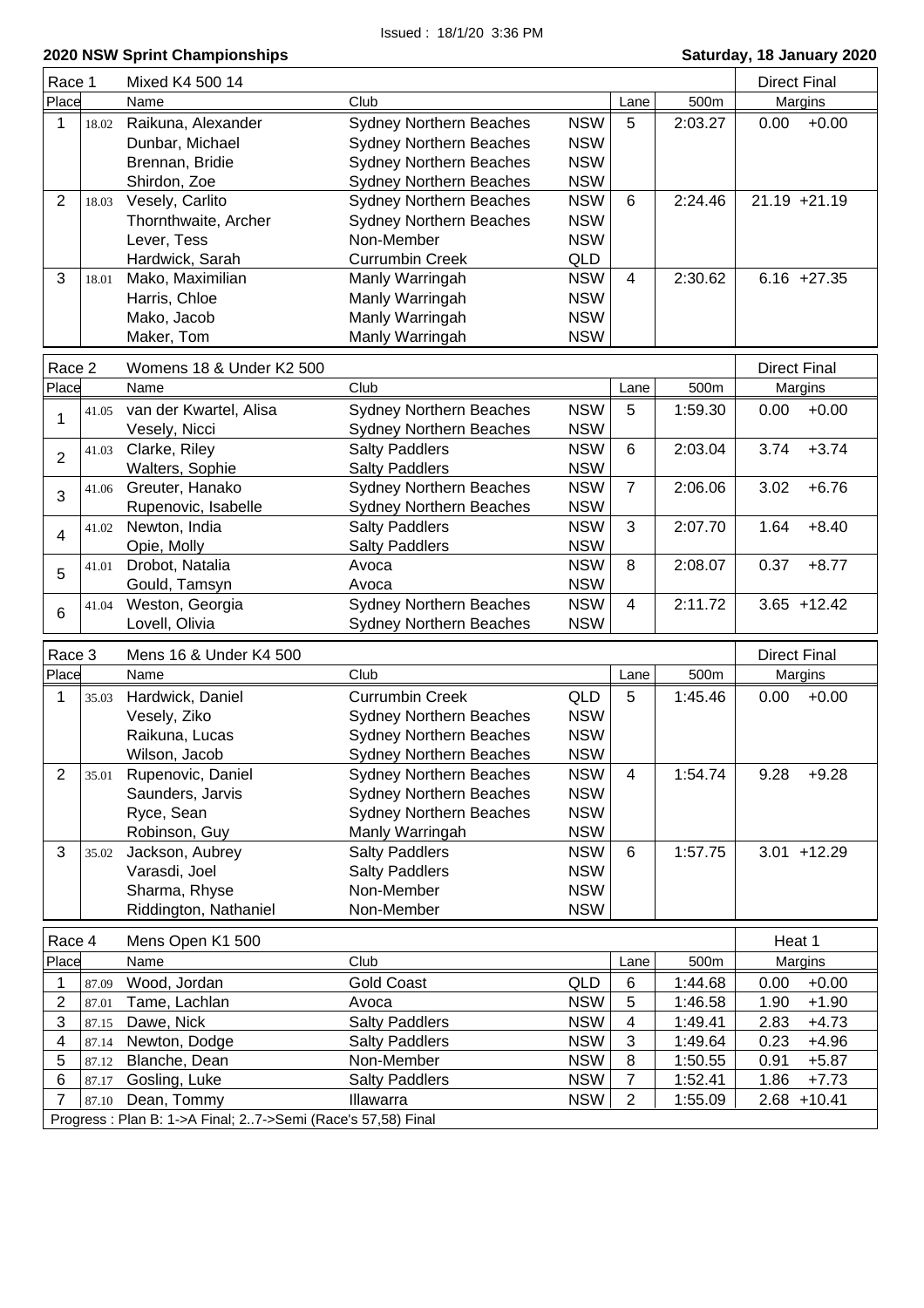| Race 5         |       | Mens Open K1 500                                             |                                |            |                |                    | Heat 2                           |
|----------------|-------|--------------------------------------------------------------|--------------------------------|------------|----------------|--------------------|----------------------------------|
| Place          |       | Name                                                         | Club                           |            | Lane           | 500m               | Margins                          |
| 1              | 87.21 | Green, Tom                                                   | <b>Varsity Lakes</b>           | QLD        | 5              | 1:45.30            | $+0.00$<br>0.00                  |
| 2              | 87.18 | Neville, Ethan                                               | <b>Salty Paddlers</b>          | <b>NSW</b> | $\overline{7}$ | 1:47.45            | $+2.15$<br>2.15                  |
| 3              | 87.04 | Fitzsimmons, Riley                                           | Avoca                          | <b>NSW</b> | 6              | 1:48.50            | 1.05<br>$+3.20$                  |
| 4              | 87.07 | Wallace, Kenny                                               | <b>Currumbin Creek</b>         | QLD        | $\overline{2}$ | 1:49.07            | $+3.77$<br>0.57                  |
| 5              | 87.03 | Hutchinson, Sam                                              | Avoca                          | <b>NSW</b> | 4              | 1:50.15            | $+4.85$<br>1.08                  |
| 6              | 87.06 | Thirion, Nicolas                                             | Canada                         | CAN        | 8              | 1:51.71            | $+6.41$<br>1.56                  |
| 7              | 87.05 | Chadwick, Byron                                              | Avoca                          | <b>NSW</b> | 3              | 1:53.32            | $+8.02$<br>1.61                  |
|                |       | Progress : Plan B: 1->A Final; 27->Semi (Race's 57,58) Final |                                |            |                |                    |                                  |
| Race 6         |       | Mens Open K1 500                                             |                                |            |                |                    | Heat 3                           |
| Place          |       | Name                                                         | Club                           |            | Lane           | 500m               | Margins                          |
| 1              | 87.08 | van der Westhuyzen, Jean                                     | <b>Gold Coast</b>              | QLD        | 5              | 1:44.86            | $+0.00$<br>0.00                  |
| 2              | 87.13 | Collins, Jackson                                             | PA Direct (QLD)                | <b>QLD</b> | 6              | 1:46.27            | $+1.41$<br>1.41                  |
| 3              | 87.02 | Cunningham, Fletcher                                         | Avoca                          | <b>NSW</b> | 4              | 1:48.13            | $+3.27$<br>1.86                  |
| 4              | 87.19 | Jones, Oscar                                                 | <b>Salty Paddlers</b>          | <b>NSW</b> | 3              | 1:50.69            | 2.56<br>$+5.83$                  |
| 5              | 87.20 | Hardy, Paul                                                  | <b>Salty Paddlers</b>          | <b>NSW</b> | 8              | 1:55.73            | $5.04 + 10.87$                   |
| 6              | 87.16 | Callan, Torri                                                | <b>Salty Paddlers</b>          | <b>NSW</b> | $\overline{7}$ | 1:57.24            | $1.51 + 12.38$                   |
|                |       | Lodge, Tim                                                   | <b>Great Britain</b>           | <b>GBR</b> | $\overline{2}$ | <b>SCRATCHED</b>   |                                  |
|                | 87.11 |                                                              |                                |            |                |                    |                                  |
|                |       | Progress: Plan B: 1->A Final; 27->Semi (Race's 57,58) Final  |                                |            |                |                    |                                  |
| Race 7A        |       | Womens Open C1 500                                           |                                |            |                |                    | Non Champions                    |
| Place          |       | Name                                                         | Club                           |            | Lane           | 500m               | Margins                          |
| 1              | 90.02 | Strickland, Penelope                                         | Manly Warringah                | <b>NSW</b> | 5              | 2:39.96            | 0.00<br>$+0.00$                  |
| $\overline{2}$ | 90.01 | Yabsley, Louise                                              | <b>Burley Griffin</b>          | <b>ACT</b> | 6              | 2:51.41            | $11.45 + 11.45$                  |
|                |       |                                                              |                                |            |                |                    |                                  |
| Race 7B        |       | Para Canoe Womens K1 500m Open Multi-Class                   |                                |            |                |                    | Non Champions                    |
| Place          |       | Name                                                         | Club                           |            | Lane           | 500m               | Margins                          |
| 1              | 97.02 | Reynolds, Amanda                                             | Victorian Sprint Paddlers      | <b>VIC</b> | 3              | 2:20.16            | 0.00<br>$+0.00$                  |
| $\overline{2}$ | 97.01 | Seipel, Susan                                                | <b>Brisbane Canoeing</b>       | <b>QLD</b> | $\overline{4}$ | 2:30.70            | 10.54 +10.54                     |
|                |       |                                                              |                                |            |                |                    |                                  |
|                |       |                                                              |                                |            |                |                    |                                  |
| Race 8         |       | Womens Open K2 500                                           |                                |            |                |                    | <b>Direct Final</b>              |
| Place          |       | Name                                                         | Club                           |            | Lane           | 500m               | Margins                          |
| 1              | 85.04 | Bull, Aly                                                    | <b>Sunshine Coast</b>          | QLD        | 5              | 1:44.24            | 0.00<br>$+0.00$                  |
|                |       | Wood, Alyce                                                  | <b>Sunshine Coast</b>          | QLD        |                |                    |                                  |
| 2              |       | 85.02 Roberts, Jaime                                         | Bayswater                      | <b>WA</b>  | 6              | 1:45.71            | $1.47 + 1.47$                    |
|                |       | Brigden-Jones, Jo                                            | <b>Sydney Northern Beaches</b> | <b>NSW</b> |                |                    |                                  |
| 3              | 85.01 | Massie, Brianna                                              | Kawana Waters                  | QLD        | 4              | 1:47.79            | $+3.55$<br>2.08                  |
|                |       | McArthur, Cat                                                | <b>Holdfast Bay</b>            | <b>SA</b>  |                |                    |                                  |
| 4              | 85.05 | Harlen, Kailey                                               | <b>Sydney Northern Beaches</b> | <b>NSW</b> | $\overline{7}$ | 1:51.39            | 3.60<br>$+7.15$                  |
|                |       | Beere, Ella                                                  | Avoca                          | <b>NSW</b> |                |                    |                                  |
| 5              | 85.03 | Sinclair, Georgia                                            | Avoca                          | <b>NSW</b> | 8              | 1:53.11            | 1.72<br>$+8.87$                  |
|                |       | Dober, Keily                                                 | Pittwater                      | <b>NSW</b> |                |                    |                                  |
| 6              | 85.06 | Lee, Laura                                                   | Windsor                        | <b>NSW</b> | 3              | 2:04.86            | $11.75 + 20.62$                  |
|                |       | Johnson, Naomi                                               | Lane Cove                      | <b>NSW</b> |                |                    |                                  |
|                |       |                                                              |                                |            |                |                    |                                  |
| Race 9A        |       | Para Canoe Mens K1 500m Open Multi-Class                     | Club                           |            |                |                    | Non Champions                    |
| Place          |       | Name                                                         |                                |            | Lane           | 500m               | Margins                          |
| 1              | 99.03 | Lodge, Tim                                                   | <b>Great Britain</b>           | <b>GBR</b> | 8              | 2:08.96            | $+0.00$<br>0.00                  |
| $\overline{2}$ | 99.02 | Stanford, Sam                                                | <b>Salty Paddlers</b>          | <b>NSW</b> | 7              | 2:15.83            | 6.87<br>$+6.87$                  |
| 3              | 99.01 | Kildea, Steven                                               | <b>Salty Paddlers</b>          | <b>NSW</b> | 9              | 2:19.95            | $4.12 + 10.99$                   |
| Race 9B        |       | Womens U12 Tornado 500                                       |                                |            |                |                    | <b>Direct Final</b>              |
| Place          |       | Name                                                         | Club                           |            | Lane           | 500m               | Margins                          |
| 1              | 02.02 | Dunbar, Hayley                                               | <b>Sydney Northern Beaches</b> | <b>NSW</b> | 2              | 3:15.55            | $+0.00$<br>0.00                  |
| $\overline{2}$ | 02.01 | Schooley, Madie                                              | <b>Sydney Northern Beaches</b> | <b>NSW</b> | 1              | 3:16.98            | $+1.43$<br>1.43                  |
| 3              | 02.03 |                                                              |                                | <b>NSW</b> |                |                    |                                  |
| 4              | 02.04 | Lever, Tess<br>Harris, Chloe                                 | Non-Member<br>Manly Warringah  | <b>NSW</b> | 3<br>4         | 3:26.26<br>3:26.55 | $9.28 + 10.71$<br>$0.29 + 11.00$ |
|                |       |                                                              |                                |            |                |                    |                                  |
| Race 9C        |       | Womens U14 Tornado 500                                       |                                |            |                |                    | <b>Direct Final</b>              |
| Place<br>1     | 06.01 | Name<br>Lawsen, Ella                                         | Club<br>Avoca                  | <b>NSW</b> | Lane<br>5      | 500m<br>3:10.16    | Margins<br>0.00<br>$+0.00$       |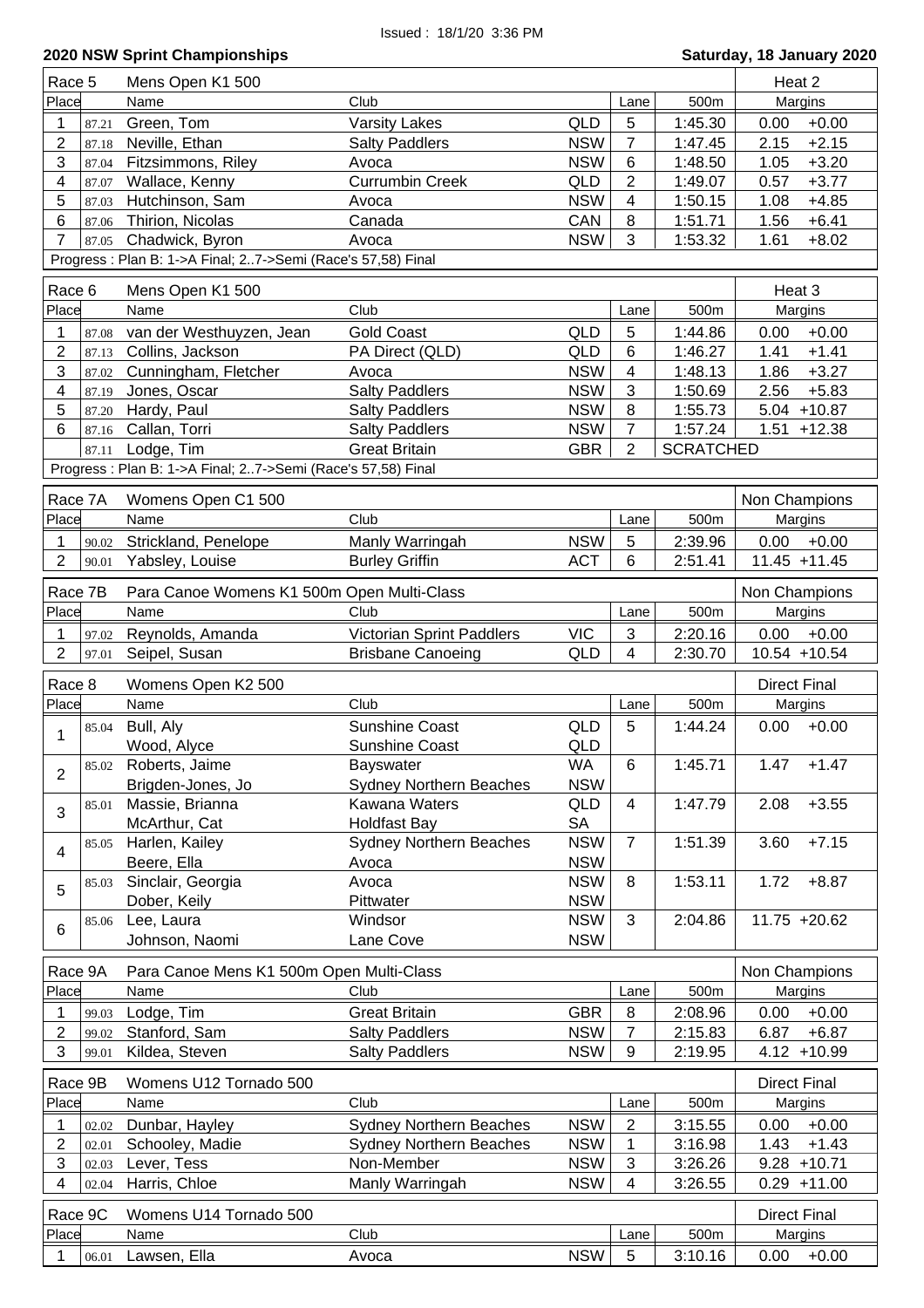| Race 10                 | Mens 18 & Under K1 500                                       |                                |            |                |                  | <b>Direct Final</b> |
|-------------------------|--------------------------------------------------------------|--------------------------------|------------|----------------|------------------|---------------------|
| Place                   | Name                                                         | Club                           |            | Lane           | 500m             | Margins             |
| 47.01                   | Armstrong, Fletcher                                          | Avoca                          | <b>NSW</b> | 7              | 1:50.02          | $+0.00$<br>0.00     |
| 2<br>47.02              | Allen, Ashby                                                 | Avoca                          | <b>NSW</b> | 4              | 1:52.45          | $+2.43$<br>2.43     |
| 3<br>47.07              | Sheppard, Jarrah                                             | <b>Sydney Northern Beaches</b> | <b>NSW</b> | 6              | 1:55.18          | 2.73<br>$+5.16$     |
| 4<br>47.04              | Connolly, Bailey                                             | Avoca                          | <b>NSW</b> | 2              | 1:56.37          | $+6.35$<br>1.19     |
| 5<br>47.06              | Schooley, Toby                                               | <b>Sydney Northern Beaches</b> | <b>NSW</b> | 5              | 1:56.82          | $+6.80$<br>0.45     |
| 6<br>47.09              | Lee, Joshua                                                  | Far North Coast                | <b>NSW</b> | 8              | 1:57.65          | 0.83<br>$+7.63$     |
| $\overline{7}$<br>47.08 | Dunbar, Matthew                                              | <b>Sydney Northern Beaches</b> | <b>NSW</b> | 3              | 2:01.21          | $+11.19$<br>3.56    |
| 8<br>47.03              | Pollington, Keaton                                           | Avoca                          | <b>NSW</b> | 9              | 2:01.82          | $+11.80$<br>0.61    |
| 9<br>47.05              | Tasker, Zachery                                              | Avoca                          | <b>NSW</b> | 1              | 2:09.87          | 8.05<br>$+19.85$    |
|                         |                                                              |                                |            |                |                  |                     |
| Race 11                 | Womens 18 & Under K2 1000                                    |                                |            |                |                  | <b>Direct Final</b> |
| Place                   | Name                                                         | Club                           |            | Lane           | 1000m            | Margins             |
| 42.03<br>1              | van der Kwartel, Alisa                                       | <b>Sydney Northern Beaches</b> | <b>NSW</b> | 5              | 4:16.63          | 0.00<br>$+0.00$     |
|                         | Vesely, Nicci                                                | <b>Sydney Northern Beaches</b> | <b>NSW</b> |                |                  |                     |
| 42.05<br>$\overline{2}$ | Newton, India                                                | <b>Salty Paddlers</b>          | <b>NSW</b> | 3              | 4:25.36          | 8.73<br>$+8.73$     |
|                         | Walters, Sophie                                              | <b>Salty Paddlers</b>          | <b>NSW</b> |                |                  |                     |
| 42.01<br>3              | Drobot, Natalia                                              | Avoca                          | <b>NSW</b> | $\overline{7}$ | 4:26.77          | $1.41 + 10.14$      |
|                         | Gould, Tamsyn                                                | Avoca                          | <b>NSW</b> |                |                  |                     |
| 42.02<br>$\overline{4}$ | Weston, Georgia                                              | <b>Sydney Northern Beaches</b> | <b>NSW</b> | $\overline{4}$ | 4:31.19          | $4.42 + 14.56$      |
|                         | Lovell, Olivia                                               | <b>Sydney Northern Beaches</b> | <b>NSW</b> |                |                  |                     |
| 42.04<br>5              | Greuter, Hanako                                              | <b>Sydney Northern Beaches</b> | <b>NSW</b> | 6              | 4:34.14          | $2.95 + 17.51$      |
|                         | Rupenovic, Isabelle                                          | <b>Sydney Northern Beaches</b> | <b>NSW</b> |                |                  |                     |
| Race 12                 | Womens Open K2 1000                                          |                                |            |                |                  | <b>Direct Final</b> |
| Place                   | Name                                                         | Club                           |            | Lane           | 1000m            | Margins             |
|                         | 102.01 Lee, Laura                                            | Windsor                        | <b>NSW</b> | 5              | 4:28.09          | $+0.00$<br>0.00     |
| 1                       | Johnson, Naomi                                               | Lane Cove                      | <b>NSW</b> |                |                  |                     |
|                         |                                                              |                                |            |                |                  |                     |
| Race 13                 | Mens Open K1 1000                                            |                                |            |                |                  | Heat 1              |
| Place                   | Name                                                         | Club                           |            | Lane           | 1000m            | Margins             |
| 1<br>104.21             | Green, Tom                                                   | <b>Varsity Lakes</b>           | QLD        | 5              | 3:40.80          | $+0.00$<br>0.00     |
| 2                       | 104.12 Collins, Jackson                                      | PA Direct (QLD)                | QLD        | 6              | 3:41.88          | 1.08<br>$+1.08$     |
| 3                       | 104.02 Cunningham, Fletcher                                  | Avoca                          | <b>NSW</b> | 4              | 3:55.50          | 13.62 +14.70        |
| 4                       | 104.14 Jones, Oscar                                          | <b>Salty Paddlers</b>          | <b>NSW</b> | 7              | 3:57.42          | $1.92 + 16.62$      |
| 5                       | 104.15 Dawe, Nick                                            | <b>Salty Paddlers</b>          | <b>NSW</b> | 3              | 4:14.92          | 17.50 +34.12        |
| 6                       | 104.10 Simons, Matthew                                       | <b>Sydney Northern Beaches</b> | <b>NSW</b> | 8              | 4:16.09          | $1.17 + 35.29$      |
|                         | 104.19 Hardy, Paul                                           | <b>Salty Paddlers</b>          | <b>NSW</b> | 2              | <b>SCRATCHED</b> |                     |
|                         | Progress : Plan B: 1->A Final; 27->Semi (Race's 23,24) Final |                                |            |                |                  |                     |
| Race 14                 | Mens Open K1 1000                                            |                                |            |                |                  | Heat 2              |
| Place                   | Name                                                         | Club                           |            | Lane           | 1000m            | Margins             |
| 1                       | 104.08 van der Westhuyzen, Jean                              | <b>Gold Coast</b>              | QLD        | 5              | 3:47.64          | 0.00<br>$+0.00$     |
| 2                       | 104.01 Fitzsimmons, Riley                                    | Avoca                          | <b>NSW</b> | 6              | 3:49.26          | 1.62<br>$+1.62$     |
| 3                       | 104.07 Wallace, Kenny                                        | <b>Currumbin Creek</b>         | <b>QLD</b> | $\overline{2}$ | 3:54.21          | 4.95<br>$+6.57$     |
| 4                       | 104.20 Hughes, Thomas                                        | <b>Salty Paddlers</b>          | <b>NSW</b> | 7              | 4:00.10          | $5.89 + 12.46$      |
| 5                       | 104.13 Newton, Dodge                                         | <b>Salty Paddlers</b>          | <b>NSW</b> | 3              | 4:06.98          | $6.88 + 19.34$      |
| 6                       | 104.05 Chadwick, Byron                                       | Avoca                          | <b>NSW</b> | 4              | 4:08.08          | $1.10 +20.44$       |
|                         | 104.22 Morgan, Max                                           | <b>Salty Paddlers</b>          | <b>NSW</b> | 8              | <b>SCRATCHED</b> |                     |
|                         | Progress : Plan B: 1->A Final; 27->Semi (Race's 23,24) Final |                                |            |                |                  |                     |
|                         |                                                              |                                |            |                |                  |                     |
| Race 15                 | Mens Open K1 1000                                            |                                |            |                |                  | Heat 3              |
| Place                   | Name                                                         | Club                           |            | Lane           | 1000m            | Margins             |
| 1                       | 104.09 Wood, Jordan                                          | <b>Gold Coast</b>              | QLD        | 5              | 3:47.72          | $+0.00$<br>0.00     |
| 2                       | 104.03 Tame, Lachlan                                         | Avoca                          | <b>NSW</b> | 6              | 3:50.10          | $+2.38$<br>2.38     |
| 3                       | 104.04 Hutchinson, Sam                                       | Avoca                          | <b>NSW</b> | 4              | 3:58.91          | $+11.19$<br>8.81    |
| 4                       | 104.17 Cronin, Mitchell                                      | <b>Salty Paddlers</b>          | <b>NSW</b> | 3              | 4:05.61          | $6.70 + 17.89$      |
| 5                       | 104.06 Thirion, Nicolas                                      | Canada                         | CAN        | $\overline{2}$ | 4:10.32          | $4.71 +22.60$       |
| 6                       | 104.18 Callan, Torri                                         | <b>Salty Paddlers</b>          | <b>NSW</b> | $\overline{7}$ | 4:12.88          | $2.56 + 25.16$      |
| $\overline{7}$          | 104.11 Blanche, Dean                                         | Non-Member                     | <b>NSW</b> | 8              | 4:28.03          | 15.15 +40.31        |
|                         | Progress : Plan B: 1->A Final; 27->Semi (Race's 23,24) Final |                                |            |                |                  |                     |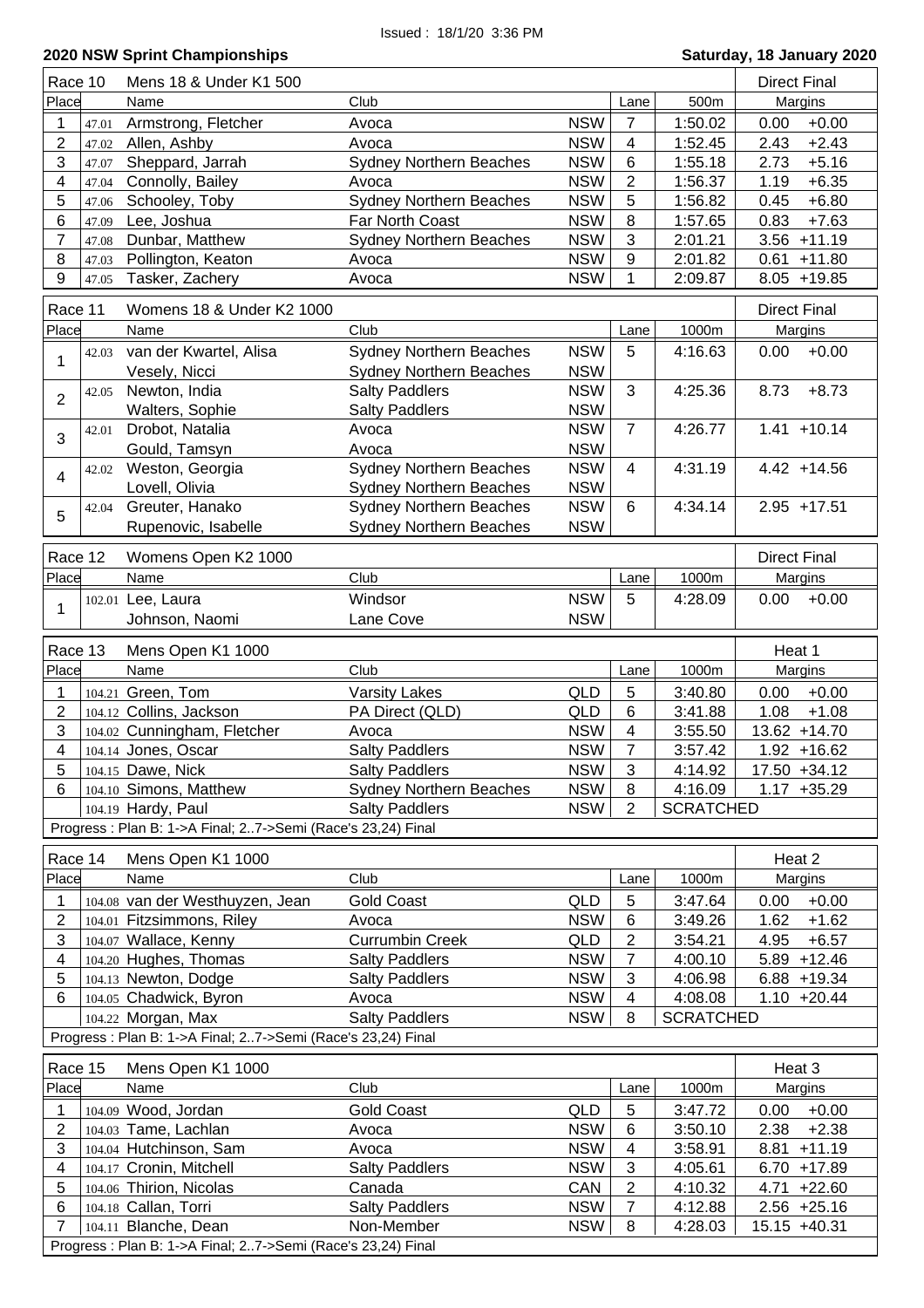| Race 16                 | Womens 16 & Under K1 1000                                                     |                                                            |                              |         | <b>Direct Final</b>                |
|-------------------------|-------------------------------------------------------------------------------|------------------------------------------------------------|------------------------------|---------|------------------------------------|
| Place                   | Name                                                                          | Club                                                       | Lane                         | 1000m   | Margins                            |
| 21.01                   | Drobot, Natalia                                                               | <b>NSW</b><br>Avoca                                        | $\overline{2}$               | 4:25.90 | $+0.00$<br>0.00                    |
| 2<br>21.06              | Jordi, Clea                                                                   | <b>NSW</b><br><b>Sydney Northern Beaches</b>               | 5                            | 4:55.98 | $30.08 + 30.08$                    |
| 3<br>21.07              | Ritchie, Evelyn                                                               | <b>NSW</b><br><b>Sydney Northern Beaches</b>               | 6                            | 5:00.37 | $4.39 + 34.47$                     |
| 4<br>21.04              | Fitzgerald, Nina                                                              | <b>NSW</b><br><b>Sydney Northern Beaches</b>               | $\overline{7}$               | 5:05.20 | $4.83 + 39.30$                     |
| 5<br>21.03              | Fitzgerald, Lily                                                              | <b>NSW</b><br><b>Salty Paddlers</b>                        | 8                            | 5:05.42 | $0.22 + 39.52$                     |
| 6<br>21.05              | Brennan, Rosie                                                                | <b>Sydney Northern Beaches</b><br><b>NSW</b>               | 4                            | 5:23.73 | 18.31 +57.83                       |
| 7<br>21.02              | Connolly, Emerson                                                             | <b>NSW</b><br>Avoca                                        | 3                            | 5:29.15 | $5.42 + 63.25$                     |
|                         | Race 17A Para Canoe Womens K1 1000m Open Multi-Class                          |                                                            |                              |         |                                    |
|                         |                                                                               | CANCELLED                                                  |                              |         |                                    |
|                         | Race 17B Womens Open C1 1000                                                  |                                                            |                              |         | Non Champions                      |
| Place                   | Name                                                                          | Club                                                       | Lane                         | 1000m   | Margins                            |
| 1                       | 107.01 Strickland, Penelope                                                   | Manly Warringah<br><b>NSW</b>                              | $6\phantom{1}$               | 5:29.42 | $+0.00$<br>0.00                    |
|                         |                                                                               |                                                            |                              |         |                                    |
| Race 18                 | Mens 18 & Under K4 1000                                                       |                                                            |                              |         | <b>Direct Final</b>                |
| Place                   | Name                                                                          | Club                                                       | Lane                         | 1000m   | Margins                            |
| 1<br>54.01              | Armstrong, Fletcher                                                           | <b>NSW</b><br>Avoca                                        | 5                            | 3:26.54 | 0.00<br>$+0.00$                    |
|                         | Pollington, Keaton                                                            | <b>NSW</b><br>Avoca                                        |                              |         |                                    |
|                         | Allen, Ashby                                                                  | <b>NSW</b><br>Avoca                                        |                              |         |                                    |
|                         | Connolly, Bailey                                                              | <b>NSW</b><br>Avoca                                        |                              |         |                                    |
| $\overline{2}$<br>54.02 | Dunbar, Matthew                                                               | <b>Sydney Northern Beaches</b><br><b>NSW</b>               | 6                            | 3:37.40 | 10.86 +10.86                       |
|                         | Schooley, Toby                                                                | <b>Sydney Northern Beaches</b><br><b>NSW</b>               |                              |         |                                    |
|                         | Tasker, Zachery*                                                              | <b>NSW</b><br>Avoca                                        |                              |         |                                    |
|                         | Sheppard, Jarrah                                                              | <b>NSW</b><br><b>Sydney Northern Beaches</b>               |                              |         |                                    |
|                         |                                                                               |                                                            |                              |         | *substitute                        |
|                         |                                                                               |                                                            |                              |         |                                    |
| Race 19                 | Mens 16 & Under K1 1000                                                       |                                                            |                              |         | Heat 1                             |
| Place                   | Name                                                                          | Club                                                       | Lane                         | 1000m   |                                    |
|                         |                                                                               |                                                            |                              |         | Margins                            |
| 30.02                   | Hardwick, Daniel                                                              | <b>Currumbin Creek</b><br><b>QLD</b>                       | 5<br>$\overline{\mathbf{4}}$ | 4:16.00 | $+0.00$<br>0.00<br>$12.41 + 12.41$ |
| 2<br>30.08<br>30.12     | Jackson, Aubrey                                                               | <b>Salty Paddlers</b><br><b>NSW</b>                        | 6                            | 4:28.41 |                                    |
| 3                       | Wilson, Jacob                                                                 | <b>NSW</b><br><b>Sydney Northern Beaches</b>               |                              | 4:33.04 | $4.63 + 17.04$                     |
| 4<br>30.04<br>5         | Ryce, Sean                                                                    | <b>NSW</b><br><b>Sydney Northern Beaches</b><br>Non-Member | 7<br>8                       | 4:52.32 | 19.28 +36.32                       |
| 30.07<br>6              | Riddington, Nathaniel                                                         | <b>NSW</b><br><b>NSW</b>                                   | 3                            | 5:08.76 | 16.44 +52.76                       |
|                         | 30.09 Saunders, Jarvis<br>Progress: Plan A: 14->Final (Race 60) + Fastest 5th | <b>Sydney Northern Beaches</b>                             |                              | 5:31.83 | 23.07 +75.83                       |
|                         |                                                                               |                                                            |                              |         |                                    |
| Race 20                 | Mens 16 & Under K1 1000                                                       |                                                            |                              |         | Heat 2                             |
| Place                   | Name                                                                          | Club                                                       | Lane                         | 1000m   | Margins                            |
| 1<br>30.01              | Raikuna, Lucas                                                                | <b>NSW</b><br><b>Sydney Northern Beaches</b>               | $\sqrt{5}$                   | 4:12.80 | $+0.00$<br>0.00                    |
| 2<br>30.06              | Elliott, Callum                                                               | <b>NSW</b><br>Non-Member                                   | 3                            | 4:15.89 | $+3.09$<br>3.09                    |
| 3<br>30.11              | Vesely, Ziko                                                                  | <b>Sydney Northern Beaches</b><br><b>NSW</b>               | 6                            | 4:19.49 | 3.60<br>$+6.69$                    |
| 4<br>30.03              | Robinson, Guy                                                                 | <b>NSW</b><br>Manly Warringah                              | 8                            | 4:28.77 | $9.28 + 15.97$                     |
| 5<br>30.05              | Sharma, Rhyse                                                                 | Non-Member<br><b>NSW</b>                                   | $\overline{7}$               | 4:31.51 | $2.74 + 18.71$                     |
| 6<br>30.10              | Rupenovic, Daniel                                                             | <b>Sydney Northern Beaches</b><br><b>NSW</b>               | 4                            | 4:58.27 | 26.76 +45.47                       |
|                         | Progress: Plan A: 14->Final (Race 60) + Fastest 5th                           |                                                            |                              |         |                                    |
| Race 21                 | Womens 18 & Under K1 1000                                                     |                                                            |                              |         | Heat 1                             |
| Place                   | Name                                                                          | Club                                                       | Lane                         | 1000m   | Margins                            |
| 1<br>39.04              | Rupenovic, Isabelle                                                           | <b>NSW</b><br><b>Sydney Northern Beaches</b>               | $\,6$                        | 4:51.57 | $+0.00$<br>0.00                    |
| 2<br>39.09              | Walters, Sophie                                                               | <b>NSW</b><br><b>Salty Paddlers</b>                        | 5                            | 4:54.59 | 3.02<br>$+3.02$                    |
| 3<br>39.08              | Newton, India                                                                 | <b>Salty Paddlers</b><br><b>NSW</b>                        | $\overline{7}$               | 5:00.72 | $+9.15$<br>6.13                    |
| 4<br>39.13              | Weston, Georgia                                                               | <b>NSW</b><br><b>Sydney Northern Beaches</b>               | $\overline{\mathcal{A}}$     | 5:06.12 | $5.40 + 14.55$                     |
| 5<br>39.02              | Eady, Grace                                                                   | <b>NSW</b><br><b>Byron Bay SLSC</b>                        | 8                            | 5:15.45 | $9.33 + 23.88$                     |
| 6<br>39.01              | Gould, Tamsyn                                                                 | <b>NSW</b><br>Avoca                                        | 3                            | 5:17.68 | $2.23 + 26.11$                     |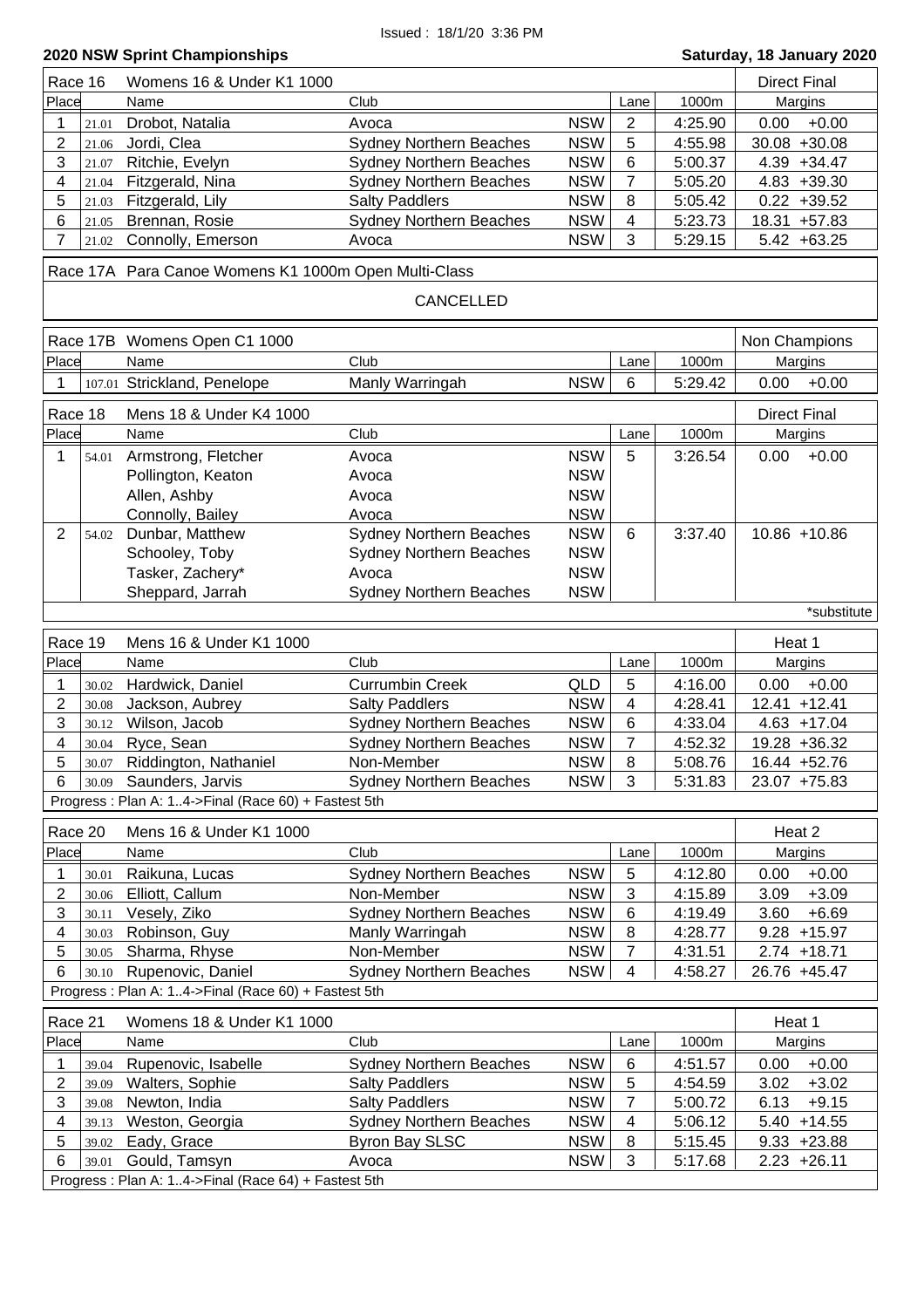| Race 22                                                        |       | Womens 18 & Under K1 1000                                             |                                |            |                         |               | Heat 2              |
|----------------------------------------------------------------|-------|-----------------------------------------------------------------------|--------------------------------|------------|-------------------------|---------------|---------------------|
| Place                                                          |       | Name                                                                  | Club                           |            | Lane                    | 1000m         | Margins             |
| 1                                                              | 39.06 | Clarke, Riley                                                         | <b>Salty Paddlers</b>          | <b>NSW</b> | 5                       | 4:42.31       | $+0.00$<br>0.00     |
| $\overline{2}$                                                 | 39.11 | van der Kwartel, Alisa                                                | <b>Sydney Northern Beaches</b> | <b>NSW</b> | 6                       | 4:52.58       | $10.27 + 10.27$     |
| 3                                                              | 39.12 | Greuter, Hanako                                                       | <b>Sydney Northern Beaches</b> | <b>NSW</b> | 4                       | 4:57.48       | $4.90 + 15.17$      |
| 4                                                              | 39.10 | Lovell, Olivia                                                        | <b>Sydney Northern Beaches</b> | <b>NSW</b> | $\mathbf{3}$            | 4:59.40       | $1.92 + 17.09$      |
| 5                                                              |       | 39.07 Opie, Molly                                                     | <b>Salty Paddlers</b>          | <b>NSW</b> | $\overline{7}$          | 5:02.40       | $3.00 + 20.09$      |
|                                                                |       | Progress: Plan A: 14->Final (Race 64) + Fastest 5th                   |                                |            |                         |               |                     |
|                                                                |       |                                                                       |                                |            |                         |               |                     |
| Race 23                                                        |       | Mens Open K1 1000                                                     |                                |            |                         |               | Semi-Final 1        |
| Place                                                          |       | Name                                                                  | Club                           |            | Lane                    | 1000m         | Margins             |
| 1                                                              |       | 104.07 Wallace, Kenny                                                 | <b>Currumbin Creek</b>         | <b>QLD</b> | $\overline{\mathbf{4}}$ | 3:49.31       | 0.00<br>$+0.00$     |
| $\overline{2}$                                                 |       | 104.12 Collins, Jackson                                               | PA Direct (QLD)                | <b>QLD</b> | 5                       | 3:50.68       | 1.37<br>$+1.37$     |
| 3                                                              |       | 104.14 Jones, Oscar                                                   | <b>Salty Paddlers</b>          | <b>NSW</b> | $\overline{7}$          | 3:52.10       | $+2.79$<br>1.42     |
| $\overline{\mathbf{4}}$                                        |       | 104.17 Cronin, Mitchell                                               | <b>Salty Paddlers</b>          | <b>NSW</b> | 3                       | 3:53.26       | $+3.95$<br>1.16     |
| 5                                                              |       | 104.13 Newton, Dodge                                                  | <b>Salty Paddlers</b>          | <b>NSW</b> | $\overline{2}$          | 3:56.44       | 3.18<br>$+7.13$     |
| 6                                                              |       | 104.04 Hutchinson, Sam                                                | Avoca                          | <b>NSW</b> | 6                       | 4:01.08       | $4.64$ +11.77       |
| $\overline{7}$                                                 |       | 104.18 Callan, Torri                                                  | <b>Salty Paddlers</b>          | <b>NSW</b> | 8                       | 4:13.23       | 12.15 +23.92        |
| 8                                                              |       | 104.10 Simons, Matthew                                                | <b>Sydney Northern Beaches</b> | <b>NSW</b> | 1                       | 4:19.30       | $6.07 + 29.99$      |
|                                                                |       | Progress: Plan B: 13->A Final (Race 69); 47->B Final (Race 68)        |                                |            |                         |               |                     |
| Race 24                                                        |       | Mens Open K1 1000                                                     |                                |            |                         |               | Semi-Final 2        |
| Place                                                          |       | Name                                                                  | Club                           |            | Lane                    | 1000m         | Margins             |
| 1                                                              |       | 104.01 Fitzsimmons, Riley                                             | Avoca                          | <b>NSW</b> | 5                       | 3:45.90       | $+0.00$<br>0.00     |
| $\boldsymbol{2}$                                               |       | 104.03 Tame, Lachlan                                                  | Avoca                          | <b>NSW</b> | 4                       | 3:47.49       | $+1.59$<br>1.59     |
| 3                                                              |       | 104.02 Cunningham, Fletcher                                           | Avoca                          | <b>NSW</b> | 6                       | 3:51.29       | 3.80<br>$+5.39$     |
| 4                                                              |       | 104.20 Hughes, Thomas                                                 | <b>Salty Paddlers</b>          | <b>NSW</b> | 3                       | 3:57.17       | $5.88 + 11.27$      |
| 5                                                              |       | 104.11 Blanche, Dean                                                  | Non-Member                     | <b>NSW</b> | 9                       | 3:59.94       | 2.77<br>$+14.04$    |
| 6                                                              |       | 104.15 Dawe, Nick                                                     | <b>Salty Paddlers</b>          | <b>NSW</b> | $\overline{7}$          | 4:00.26       | $0.32 + 14.36$      |
| $\overline{7}$                                                 |       | 104.06 Thirion, Nicolas                                               | Canada                         | CAN        | $\overline{2}$          | 4:05.21       | $4.95 + 19.31$      |
| 8                                                              |       | 104.05 Chadwick, Byron                                                | Avoca                          | <b>NSW</b> | 8                       | 4:22.58       | 17.37 +36.68        |
|                                                                |       |                                                                       |                                |            |                         |               |                     |
| Progress: Plan B: 13->A Final (Race 69); 47->B Final (Race 68) |       |                                                                       |                                |            |                         |               |                     |
|                                                                |       |                                                                       |                                |            |                         |               |                     |
| Race 25                                                        |       | Womens 16 & Under K2 1000                                             |                                |            |                         |               | <b>Direct Final</b> |
| Place                                                          |       | Name                                                                  | Club                           |            | Lane                    | 1000m         | Margins             |
|                                                                |       | 24.01 Ritchie, Evelyn                                                 | <b>Sydney Northern Beaches</b> | <b>NSW</b> | 5                       | 4:37.05       | 0.00<br>$+0.00$     |
| 1                                                              |       | Jordi, Clea                                                           | <b>Sydney Northern Beaches</b> | <b>NSW</b> |                         |               |                     |
|                                                                | 24.02 | Fitzgerald, Nina                                                      | <b>Sydney Northern Beaches</b> | <b>NSW</b> | 6                       | DID NOT START |                     |
|                                                                |       | Brennan, Rosie                                                        | <b>Sydney Northern Beaches</b> | <b>NSW</b> |                         |               |                     |
|                                                                |       |                                                                       |                                |            |                         |               |                     |
| Race 26                                                        |       | Mens 14 & Under K2 200                                                |                                |            |                         |               | <b>Direct Final</b> |
| Place                                                          |       | Name                                                                  | Club                           |            | Lane                    | 200M          | Margins             |
| 1                                                              | 15.05 | Raikuna, Alexander                                                    | <b>Sydney Northern Beaches</b> | <b>NSW</b> | 5                       | 0:45.51       | $+0.00$<br>0.00     |
|                                                                |       | Dunbar, Michael                                                       | <b>Sydney Northern Beaches</b> | <b>NSW</b> |                         |               |                     |
| $\overline{2}$                                                 | 15.01 | Bryant, William                                                       | Manly Warringah                | <b>NSW</b> | 3                       | 0:46.71       | $+1.20$<br>1.20     |
|                                                                |       | Heaton-Armstrong, Charles                                             | Manly Warringah                | <b>NSW</b> |                         |               |                     |
| 3                                                              | 15.03 | Vesely, Carlito                                                       | <b>Sydney Northern Beaches</b> | <b>NSW</b> | 6                       | 0:54.34       | 7.63<br>$+8.83$     |
|                                                                |       | Thornthwaite, Archer                                                  | <b>Sydney Northern Beaches</b> | <b>NSW</b> |                         |               |                     |
| $\overline{\mathbf{4}}$                                        | 15.04 | Mako, Jacob                                                           | Manly Warringah                | <b>NSW</b> | $\overline{7}$          | 0:59.74       | $5.40 + 14.23$      |
|                                                                |       | Viney, Oscar                                                          | Manly Warringah                | <b>NSW</b> |                         |               |                     |
| 5                                                              | 15.02 | Maker, Tom                                                            | Manly Warringah                | <b>NSW</b> | 4                       | 1:01.65       | $1.91 + 16.14$      |
|                                                                |       | Mako, Maximilian                                                      | Manly Warringah                | <b>NSW</b> |                         |               |                     |
| Race 27                                                        |       | Womens Open K1 200                                                    |                                |            |                         |               | Heat 1              |
| Place                                                          |       | Name                                                                  | Club                           |            | Lane                    | 200M          | Margins             |
| 1                                                              | 69.08 | Wood, Alyce                                                           | <b>Sunshine Coast</b>          | <b>QLD</b> | 5                       | 0:42.97       | $+0.00$<br>0.00     |
| 2                                                              | 69.10 | Harlen, Kailey                                                        | <b>Sydney Northern Beaches</b> | <b>NSW</b> | 7                       | 0:43.75       | $+0.78$<br>0.78     |
| 3                                                              | 69.05 | Massie, Brianna                                                       | Kawana Waters                  | QLD        | 6                       | 0:43.96       | 0.21<br>$+0.99$     |
| 4                                                              | 69.01 | Beere, Ella                                                           | Avoca                          | <b>NSW</b> | 4                       | 0:44.16       | 0.20<br>$+1.19$     |
| 5                                                              | 69.11 | McElroy, Kaitlyn                                                      | <b>United States</b>           | <b>USA</b> | 2                       | 0:45.25       | $+2.28$<br>1.09     |
| 6                                                              | 69.12 | Lee, Laura                                                            | Windsor                        | <b>NSW</b> | 3                       | 0:48.06       | 2.81<br>$+5.09$     |
| 7                                                              | 69.06 | Johnson, Naomi<br>Progress: Plan A: 14->Final (Race 81) + Fastest 5th | Lane Cove                      | <b>NSW</b> | 8                       | 0:54.95       | $+11.98$<br>6.89    |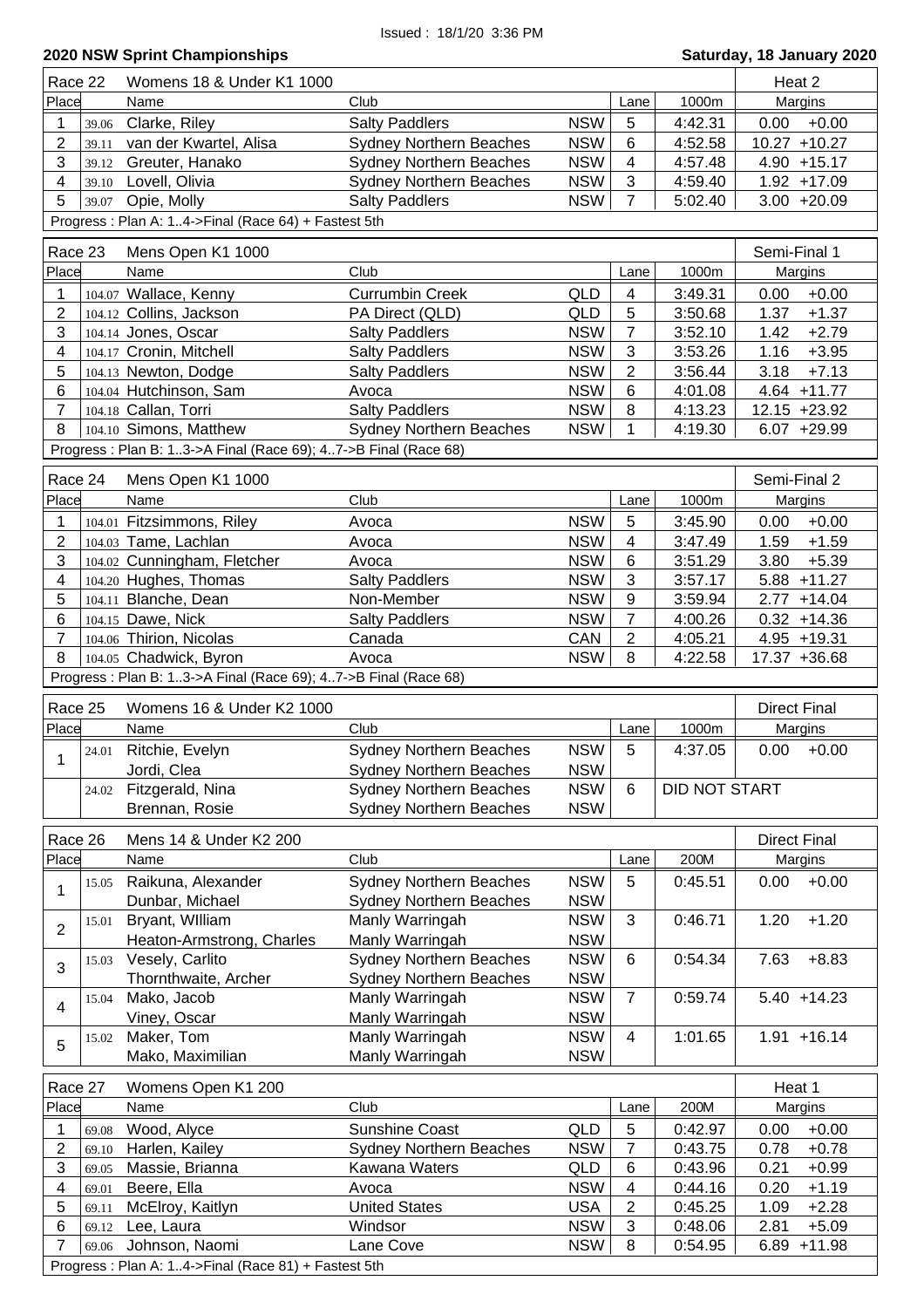| Race 28<br>Womens Open K1 200<br>Place<br>Club<br>Name<br><b>NSW</b><br>Brigden-Jones, Jo<br><b>Sydney Northern Beaches</b><br>1<br>69.13 |                           | Heat 2                                                   |
|-------------------------------------------------------------------------------------------------------------------------------------------|---------------------------|----------------------------------------------------------|
|                                                                                                                                           | Lane                      | Margins<br>200M                                          |
|                                                                                                                                           | 8                         | 0:42.40<br>$+0.00$<br>0.00                               |
| $\overline{2}$<br>Roberts, Jaime<br>WA<br>Indian Ocean<br>69.04                                                                           | 5                         | $+0.66$<br>0:43.06<br>0.66                               |
| 3<br><b>SA</b><br>McArthur, Cat<br><b>Holdfast Bay</b><br>69.03                                                                           | $\overline{\mathbf{4}}$   | $+0.93$<br>0:43.33<br>0.27                               |
| $\overline{\mathbf{4}}$<br>Bull, Aly<br>Sunshine Coast<br>QLD<br>69.09                                                                    | 6                         | $+1.19$<br>0:43.59<br>0.26                               |
| 5<br>Sinclair, Georgia<br><b>NSW</b><br>Avoca<br>69.02                                                                                    | $\mathfrak{S}$            | 1.65<br>$+2.84$<br>0:45.24                               |
| 6<br><b>NSW</b><br>Dober, Keily<br>Pittwater<br>69.07                                                                                     | $\overline{7}$            | 0.71<br>$+3.55$<br>0:45.95                               |
| Progress: Plan A: 14->Final (Race 81) + Fastest 5th                                                                                       |                           |                                                          |
| Race 29<br>Mens 18 & Under K1 200                                                                                                         |                           | <b>Direct Final</b>                                      |
|                                                                                                                                           |                           |                                                          |
| Place<br>Club<br>Name                                                                                                                     | Lane                      | 200M<br>Margins                                          |
| <b>NSW</b><br>1<br>Armstrong, Fletcher<br>Avoca<br>46.03                                                                                  | $\sqrt{5}$                | $+0.00$<br>0:39.93<br>0.00                               |
| $\overline{2}$<br><b>NSW</b><br>Allen, Ashby<br>Avoca<br>46.04                                                                            | $\overline{7}$            | $+2.73$<br>0:42.66<br>2.73                               |
| 3<br><b>NSW</b><br>Lee, Joshua<br>Far North Coast<br>46.09                                                                                | $\overline{2}$            | 0.20<br>$+2.93$<br>0:42.86                               |
| $\overline{\mathbf{4}}$<br><b>NSW</b><br>Sheppard, Jarrah<br><b>Sydney Northern Beaches</b><br>46.08                                      | $\overline{4}$            | $+3.41$<br>0:43.34<br>0.48                               |
| 5<br><b>NSW</b><br>Schooley, Toby<br><b>Sydney Northern Beaches</b><br>46.06                                                              | $\,6$                     | $+3.90$<br>0:43.83<br>0.49                               |
| 6<br>Dunbar, Matthew<br><b>NSW</b><br><b>Sydney Northern Beaches</b><br>46.07                                                             | $\mathbf{3}$              | $+4.31$<br>0:44.24<br>0.41                               |
| 7<br><b>NSW</b><br>Connolly, Bailey<br>Avoca<br>46.01                                                                                     | 8                         | $+4.69$<br>0:44.62<br>0.38                               |
| 8<br><b>NSW</b><br>Pollington, Keaton<br>Avoca<br>46.05                                                                                   | 9                         | $+5.81$<br>0:45.74<br>1.12                               |
| 9<br>Tasker, Zachery<br><b>NSW</b><br>46.02<br>Avoca                                                                                      | 1                         | 4.12<br>$+9.93$<br>0:49.86                               |
| Race 30<br>Mens 16 & Under K1 200                                                                                                         |                           | Heat 1                                                   |
| Place<br>Club<br>Name                                                                                                                     | Lane                      | 200M<br>Margins                                          |
| QLD<br><b>Currumbin Creek</b><br>Hardwick, Daniel<br>1<br>28.02                                                                           | 5                         | 0:41.85<br>$+0.00$<br>0.00                               |
| 2<br><b>NSW</b><br>Jackson, Aubrey<br><b>Salty Paddlers</b><br>28.08                                                                      | 4                         | 4.95<br>$+4.95$<br>0:46.80                               |
| 3<br><b>NSW</b><br>Elliott, Callum<br>Non-Member<br>28.06                                                                                 | 8                         | 0.25<br>$+5.20$<br>0:47.05                               |
| <b>Sydney Northern Beaches</b><br><b>NSW</b><br>4<br>Wilson, Jacob<br>28.01                                                               | $\,6$                     | 0:47.50<br>0.45<br>$+5.65$                               |
| 5<br><b>NSW</b><br>Ryce, Sean<br><b>Sydney Northern Beaches</b><br>28.04                                                                  | $\mathfrak{S}$            | 0:48.17<br>0.67<br>$+6.32$                               |
| 6<br>Robinson, Guy<br>Manly Warringah<br><b>NSW</b><br>28.03                                                                              | $\overline{2}$            | $+7.10$<br>0:48.95<br>0.78                               |
| $\overline{7}$<br>Sydney Northern Beaches<br><b>NSW</b><br>Rupenovic, Daniel<br>28.09                                                     | $\overline{7}$            | $5.33 + 12.43$<br>0:54.28                                |
| Progress: Plan A: 14->Final (Race 74) + Fastest 5th                                                                                       |                           |                                                          |
| Race 31<br>Mens 16 & Under K1 200                                                                                                         |                           | Heat 2                                                   |
| Place<br>Club<br>Name                                                                                                                     | Lane                      | 200M<br>Margins                                          |
| 1                                                                                                                                         | $6\phantom{1}$            |                                                          |
| <b>NSW</b><br>28.10 Vesely, Ziko<br><b>Sydney Northern Beaches</b><br><b>NSW</b>                                                          |                           | 0:46.41<br>0.00<br>$+0.00$                               |
| 2<br>Raikuna, Lucas<br><b>Sydney Northern Beaches</b><br>28.12<br>3<br><b>NSW</b>                                                         | 5<br>$\overline{7}$       | 0:47.69<br>1.28<br>$+1.28$<br>2.01                       |
| Non-Member<br>Sharma, Rhyse<br>28.05<br><b>NSW</b><br>4                                                                                   | 8                         | 0:49.70<br>$+3.29$                                       |
| Riddington, Nathaniel<br>Non-Member<br>28.07                                                                                              | 3                         | 0:54.09<br>4.39<br>$+7.68$<br>$6.92 + 14.60$             |
| <b>NSW</b><br>Saunders, Jarvis<br><b>Sydney Northern Beaches</b><br>5<br>28.11<br><b>NSW</b><br>Varasdi, Joel                             | 4                         | 1:01.01                                                  |
| 6<br><b>Salty Paddlers</b><br>28.13                                                                                                       |                           | 1:01.23<br>$0.22 + 14.82$                                |
| Progress: Plan A: 14->Final (Race 74) + Fastest 5th                                                                                       |                           |                                                          |
| Womens 14 & Under K2 200<br>Race 32                                                                                                       |                           | <b>Direct Final</b>                                      |
| Place<br>Club<br>Name                                                                                                                     | Lane                      | 200M<br>Margins                                          |
| Shirdon, Zoe<br><b>NSW</b><br><b>Sydney Northern Beaches</b><br>11.03                                                                     | 4                         | $+0.00$<br>0.00<br>0:53.00                               |
| 1<br>Brennan, Bridie<br><b>Sydney Northern Beaches</b><br><b>NSW</b>                                                                      |                           |                                                          |
| Lever, Tess<br><b>Sydney Northern Beaches</b><br><b>NSW</b><br>11.01                                                                      | 5                         | 1:04.99<br>11.99 +11.99                                  |
| 2<br><b>Currumbin Creek</b><br>Hardwick, Sarah<br>QLD                                                                                     |                           |                                                          |
| <b>Sydney Northern Beaches</b><br>Schooley, Madie<br><b>NSW</b><br>11.02                                                                  | 6                         | 1:16.39<br>11.40 +23.39                                  |
| 3<br><b>Sydney Northern Beaches</b><br><b>NSW</b><br>Dunbar, Hayley                                                                       |                           |                                                          |
| Race 33<br>Mens Open K1 200                                                                                                               |                           | Heat 1                                                   |
| Place<br>Club<br>Name                                                                                                                     | Lane                      | 200M<br>Margins                                          |
| <b>NSW</b><br>Neville, Ethan<br><b>Salty Paddlers</b><br>1                                                                                | 5                         | 0:38.70<br>0.00<br>$+0.00$                               |
| 72.12                                                                                                                                     | 6                         | 0:39.90<br>1.20<br>$+1.20$                               |
|                                                                                                                                           | 4                         | 0:40.07<br>0.17<br>$+1.37$                               |
| 2<br>Newton, Eli<br><b>Salty Paddlers</b><br><b>NSW</b><br>72.07                                                                          |                           | 0.82<br>$+2.19$                                          |
| <b>NSW</b><br>3<br>Cunningham, Fletcher<br>Avoca<br>72.04                                                                                 |                           |                                                          |
| <b>NSW</b><br>Illawarra<br>4<br>Dean, Tommy<br>72.06                                                                                      | $\overline{2}$<br>0:40.89 |                                                          |
| 5<br><b>NSW</b><br>Simons, Matthew<br><b>Sydney Northern Beaches</b><br>72.14                                                             | $\boldsymbol{9}$          | 0:41.77<br>0.88<br>$+3.07$                               |
| <b>NSW</b><br>6<br>Littlehales, Dylan<br>Avoca<br>72.03                                                                                   | 7                         | 0.11<br>$+3.18$<br>0:41.88                               |
| <b>Salty Paddlers</b><br>7<br><b>NSW</b><br>Hardy, Paul<br>72.09<br>8<br>Lodge, Tim<br><b>Great Britain</b><br><b>GBR</b><br>72.10        | $\sqrt{3}$<br>8           | 1.17<br>0:43.05<br>$+4.35$<br>0:43.66<br>$+4.96$<br>0.61 |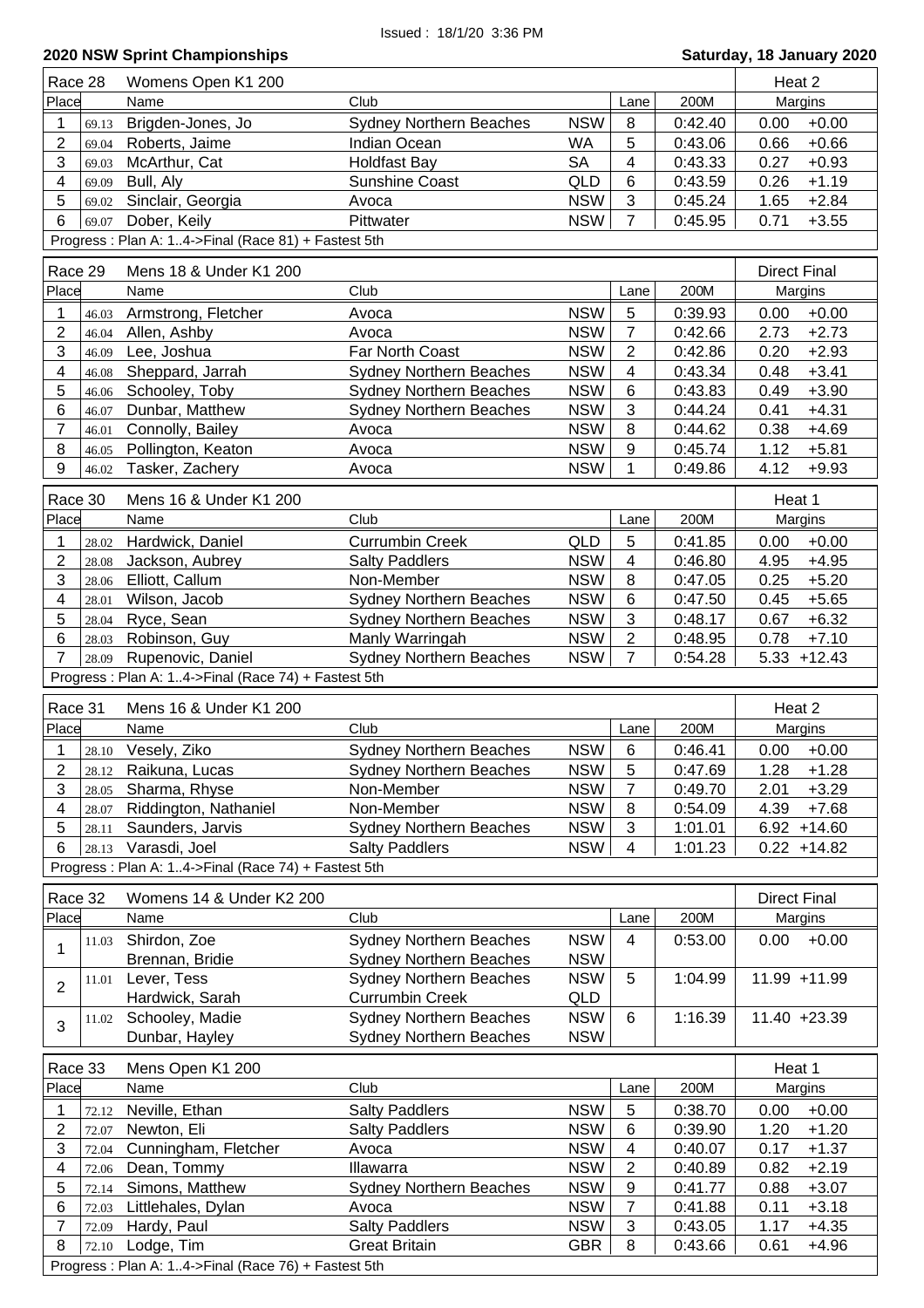| Race 34                          | Mens Open K1 200                                    |                                               |                          |                         |                    | Heat 2                             |
|----------------------------------|-----------------------------------------------------|-----------------------------------------------|--------------------------|-------------------------|--------------------|------------------------------------|
| Place                            | Name                                                | Club                                          |                          | Lane                    | 200M               | Margins                            |
| 1<br>72.08                       | Blanche, Dean                                       | Non-Member                                    | <b>NSW</b>               | 3                       | 0:39.34            | 0.00<br>$+0.00$                    |
| 2<br>72.11                       | Dawe, Nick                                          | <b>Salty Paddlers</b>                         | <b>NSW</b>               | 6                       | 0:39.73            | $+0.39$<br>0.39                    |
| 3<br>72.05                       | Thirion, Nicolas                                    | Canada                                        | CAN                      | 8                       | 0:39.94            | 0.21<br>$+0.60$                    |
| $\overline{\mathbf{4}}$<br>72.02 | Chadwick, Byron                                     | Avoca                                         | <b>NSW</b>               | $\overline{7}$          | 0:41.03            | 1.09<br>$+1.69$                    |
| 5<br>72.01                       | Hutchinson, Sam                                     | Avoca                                         | <b>NSW</b>               | 4                       | 0:41.62            | $+2.28$<br>0.59                    |
| 6<br>72.13                       | Green, Tom                                          | <b>Varsity Lakes</b>                          | <b>QLD</b>               | 5                       | 0:44.76            | 3.14<br>$+5.42$                    |
|                                  | Progress: Plan A: 14->Final (Race 76) + Fastest 5th |                                               |                          |                         |                    |                                    |
|                                  |                                                     |                                               |                          |                         |                    |                                    |
| Race 35                          | Women's Under 21 K1 200                             |                                               |                          |                         |                    | <b>Direct Final</b>                |
| Place                            | Name                                                | Club                                          |                          | Lane                    | 200M               | Margins                            |
| 1<br>57.01                       | Sinclair, Georgia                                   | Avoca                                         | <b>NSW</b>               | 6                       | 0:45.64            | $+0.00$<br>0.00                    |
| $\overline{2}$<br>57.02          | Warne, Anthea                                       | <b>Currumbin Creek</b>                        | QLD                      | $\overline{4}$          | 0:50.46            | 4.82<br>$+4.82$                    |
| 3<br>57.03                       | Morgan, Charlie                                     | <b>Salty Paddlers</b>                         | <b>NSW</b>               | $\overline{7}$          | 0:52.86            | 2.40<br>$+7.22$                    |
| 57.04                            | Harlen, Kailey                                      | <b>Sydney Northern Beaches</b>                | <b>NSW</b>               | 5                       | <b>SCRATCHED</b>   |                                    |
| Race 36                          | Womens 18 & Under K1 200                            |                                               |                          |                         |                    | Heat 1                             |
| Place                            | Name                                                | Club                                          |                          | Lane                    | 200M               | Margins                            |
| 1<br>37.13                       | van der Kwartel, Alisa                              | <b>Sydney Northern Beaches</b>                | <b>NSW</b>               | 5                       | 0:47.15            | $+0.00$<br>0.00                    |
| $\overline{2}$<br>37.10          | Newton, India                                       | <b>Salty Paddlers</b>                         | <b>NSW</b>               | 6                       | 0:52.00            | 4.85<br>$+4.85$                    |
| 3<br>37.14                       | Greuter, Hanako                                     | <b>Sydney Northern Beaches</b>                | <b>NSW</b>               | $\overline{\mathbf{4}}$ | 0:52.83            | 0.83<br>$+5.68$                    |
| $\overline{\mathbf{4}}$<br>37.07 | Walters, Sophie                                     | <b>Salty Paddlers</b>                         | <b>NSW</b>               | $\overline{7}$          | 0:53.67            | $+6.52$<br>0.84                    |
| 5<br>37.12                       | Lovell, Olivia                                      | <b>Sydney Northern Beaches</b>                | <b>NSW</b>               | 3                       | 0:57.29            | $3.62 + 10.14$                     |
| 6<br>37.03                       | Eady, Grace                                         | <b>Byron Bay SLSC</b>                         | <b>NSW</b>               | 8                       | 0:59.65            | $2.36 + 12.50$                     |
|                                  | Progress: Plan A: 14->Final (Race 82) + Fastest 5th |                                               |                          |                         |                    |                                    |
|                                  |                                                     |                                               |                          |                         |                    |                                    |
| Race 37                          | Womens 18 & Under K1 200                            |                                               |                          |                         |                    | Heat 2                             |
| Place                            | Name                                                | Club                                          |                          | Lane                    | 200M               | Margins                            |
| 1<br>37.01                       | Drobot, Natalia                                     | Avoca                                         | <b>NSW</b>               | 8                       | 0:48.53            | 0.00<br>$+0.00$                    |
| $\overline{2}$<br>37.08          | Clarke, Riley                                       | <b>Salty Paddlers</b>                         | <b>NSW</b>               | 5                       | 0:48.96            | $+0.43$<br>0.43                    |
| 3<br>37.11                       | Weston, Georgia                                     | <b>Sydney Northern Beaches</b>                | <b>NSW</b>               | $\overline{7}$          | 0:52.66            | $+4.13$<br>3.70                    |
| $\overline{\mathbf{4}}$<br>37.05 | Rupenovic, Isabelle                                 | <b>Sydney Northern Beaches</b>                | <b>NSW</b>               | 6                       | 0:53.47            | $+4.94$<br>0.81                    |
| 5<br>37.09                       | Opie, Molly                                         | <b>Salty Paddlers</b>                         | <b>NSW</b>               | $\overline{4}$          | 0:54.19            | 0.72<br>$+5.66$                    |
| 6<br>37.02                       | Gould, Tamsyn                                       | Avoca                                         | <b>NSW</b>               | 3                       | 0:55.26            | $+6.73$<br>1.07                    |
|                                  | Progress: Plan A: 14->Final (Race 82) + Fastest 5th |                                               |                          |                         |                    |                                    |
| Race 38                          | Womens 16 & Under K1 200                            |                                               |                          |                         |                    | <b>Direct Final</b>                |
| Place                            | Name                                                | Club                                          |                          | Lane                    | 200M               | Margins                            |
| 1<br>19.04                       | Ritchie, Evelyn                                     | <b>Sydney Northern Beaches</b>                | <b>NSW</b>               | 5                       | 0:53.58            | $+0.00$<br>0.00                    |
| 2<br>19.05                       | Brennan, Rosie                                      | <b>Sydney Northern Beaches</b>                | <b>NSW</b>               | 4                       | 0:53.79            | 0.21<br>$+0.21$                    |
| 3<br>19.03                       | Fitzgerald, Lily                                    | <b>Salty Paddlers</b>                         | <b>NSW</b>               | 3                       | 0:54.86            | 1.07<br>$+1.28$                    |
| $\overline{\mathbf{4}}$<br>19.07 | Jordi, Clea                                         | Sydney Northern Beaches                       | <b>NSW</b>               | 6                       | 0:54.92            | 0.06<br>$+1.34$                    |
| 5<br>19.06                       | Fitzgerald, Nina                                    | <b>Sydney Northern Beaches</b>                | <b>NSW</b>               | $\overline{7}$          | 0:56.32            | $+2.74$<br>1.40                    |
| 6<br>19.01                       | Connolly, Emerson                                   | Avoca                                         | <b>NSW</b>               | $\overline{2}$          | 1:01.35            | 5.03<br>$+7.77$                    |
| 19.02                            | Drobot, Natalia                                     | Avoca                                         | <b>NSW</b>               | 8                       | <b>SCRATCHED</b>   |                                    |
|                                  |                                                     |                                               |                          |                         |                    |                                    |
|                                  | Race 39A Para Canoe Mens K1 200m Open Multi-Class   |                                               |                          |                         |                    | Non Champions                      |
| Place                            | Name                                                | Club                                          |                          | Lane                    | 200M               | Margins                            |
| 1<br>82.01                       | Littlehales, Dylan                                  | Avoca                                         | <b>NSW</b>               | 8                       | 0:42.89            | 0.00<br>$+0.00$                    |
| $\overline{2}$<br>82.04<br>3     | Lodge, Tim                                          | <b>Great Britain</b><br><b>Salty Paddlers</b> | <b>GBR</b><br><b>NSW</b> | $\overline{7}$<br>6     | 0:45.07<br>0:50.52 | 2.18<br>$+2.18$<br>5.45<br>$+7.63$ |
| 82.03                            | Stanford, Sam                                       |                                               |                          |                         |                    |                                    |
| 4<br>82.02                       | Kildea, Steven                                      | <b>Salty Paddlers</b>                         | <b>NSW</b>               | 9                       | 0:53.25            | $2.73 + 10.36$                     |
| Race 39B                         | Para Canoe Womens K1 200m Open Multi-Class          |                                               |                          |                         |                    | Non Champions                      |
| Place                            | Name                                                | Club                                          |                          | Lane                    | 200M               | Margins                            |
| 1<br>80.02                       | Reynolds, Amanda                                    | Victorian Sprint Paddlers                     | <b>VIC</b>               | 4                       | 0:52.48            | 0.00<br>$+0.00$                    |
| $\overline{2}$<br>80.01          | Seipel, Susan                                       | <b>Brisbane Canoeing</b>                      | QLD                      | 3                       | 0:55.50            | 3.02<br>$+3.02$                    |
|                                  |                                                     |                                               |                          |                         |                    |                                    |
|                                  | Race 39C Womens Open C1 200                         |                                               |                          |                         |                    | Non Champions                      |
| Place                            | Name                                                | Club                                          |                          | Lane                    | 200M               | Margins                            |
| 1<br>75.01                       | Yabsley, Louise                                     | <b>Burley Griffin</b>                         | <b>ACT</b>               | 1                       | 1:03.26            | 0.00<br>$+0.00$                    |
| $\overline{2}$<br>75.02          | Strickland, Penelope                                | Manly Warringah                               | <b>NSW</b>               | $\overline{2}$          | 1:04.83            | 1.57<br>$+1.57$                    |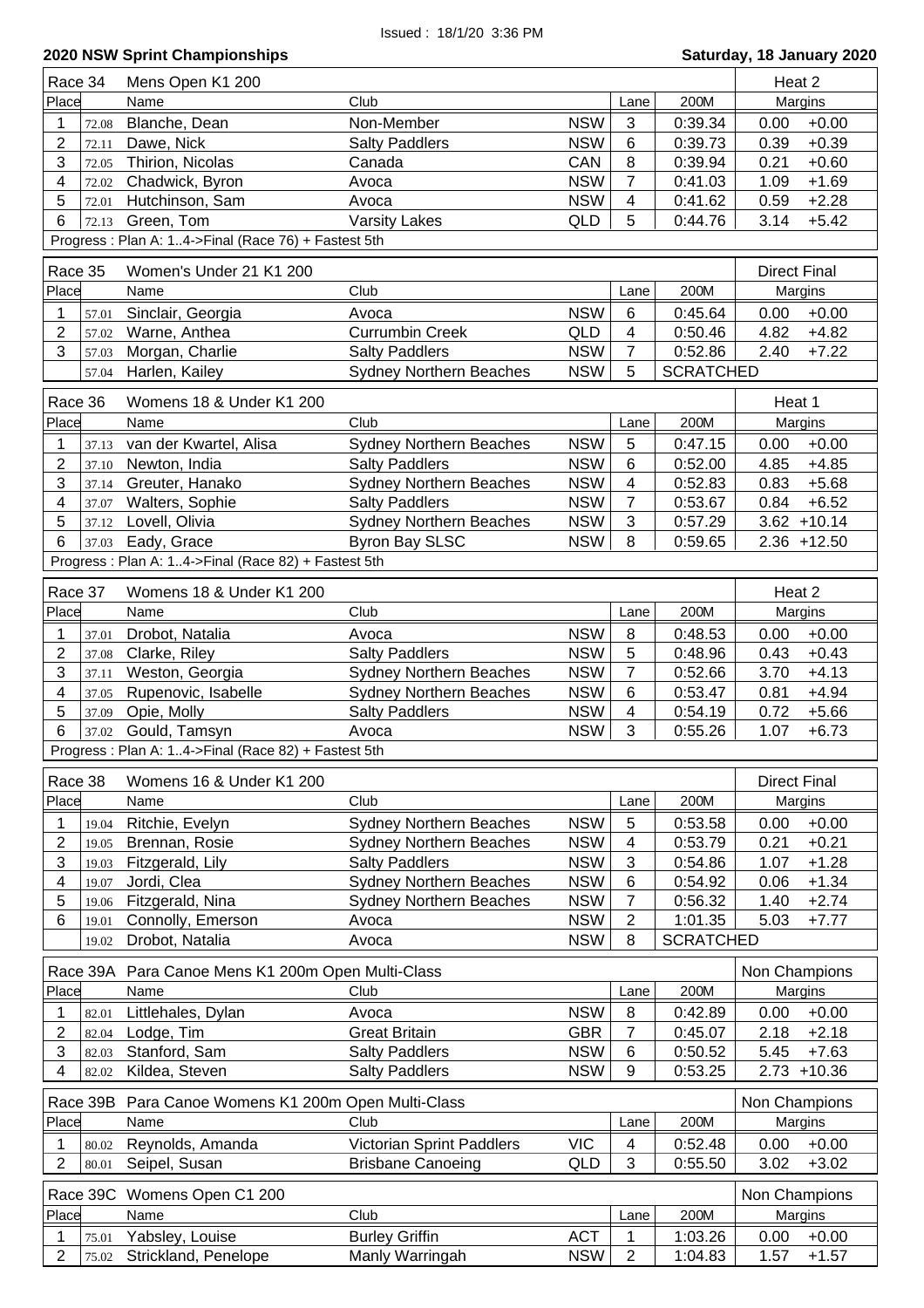|                         | Race 40  | Mens 18 & Under K4 200                                              |                                                          |                          |                     |                  | <b>Direct Final</b> |                |
|-------------------------|----------|---------------------------------------------------------------------|----------------------------------------------------------|--------------------------|---------------------|------------------|---------------------|----------------|
| Place                   |          | Name                                                                | Club                                                     |                          | Lane                | 200M             |                     | Margins        |
| 1                       | 52.01    | Armstrong, Fletcher                                                 | Avoca                                                    | <b>NSW</b>               | 6                   | 0:38.00          | 0.00                | $+0.00$        |
|                         |          | Pollington, Keaton                                                  | Avoca                                                    | <b>NSW</b>               |                     |                  |                     |                |
|                         |          | Allen, Ashby                                                        | Avoca                                                    | <b>NSW</b>               |                     |                  |                     |                |
|                         |          | Connolly, Bailey                                                    | Avoca                                                    | <b>NSW</b>               |                     |                  |                     |                |
| $\overline{2}$          | 52.02    | Dunbar, Matthew                                                     | Sydney Northern Beaches                                  | <b>NSW</b>               | 5                   | 0:38.61          | 0.61                | $+0.61$        |
|                         |          | Schooley, Toby                                                      | <b>Sydney Northern Beaches</b>                           | <b>NSW</b>               |                     |                  |                     |                |
|                         |          | Tasker, Zachery                                                     | Avoca                                                    | <b>NSW</b>               |                     |                  |                     |                |
|                         |          | Sheppard, Jarrah                                                    | <b>Sydney Northern Beaches</b>                           | <b>NSW</b>               |                     |                  |                     |                |
|                         | Race 41A | Womens U12 Tornado 200                                              |                                                          |                          |                     |                  | <b>Direct Final</b> |                |
| Place                   |          | Name                                                                | Club                                                     |                          | Lane                | 200M             | Margins             |                |
|                         |          |                                                                     |                                                          | <b>NSW</b>               |                     |                  |                     | $+0.00$        |
| 1                       | 01.02    | Dunbar, Hayley                                                      | <b>Sydney Northern Beaches</b>                           |                          | 5                   | 1:14.96          | 0.00                |                |
| 2                       | 01.01    | Schooley, Madie                                                     | <b>Sydney Northern Beaches</b>                           | <b>NSW</b>               | 6                   | 1:16.30          | 1.34                | $+1.34$        |
| 3<br>4                  | 01.04    | Harris, Chloe                                                       | Manly Warringah<br>Non-Member                            | <b>NSW</b><br><b>NSW</b> | 7<br>$\overline{4}$ | 1:18.99          | 2.69                | $+4.03$        |
|                         | 01.03    | Lever, Tess                                                         |                                                          |                          |                     | 1:19.27          | 0.28                | $+4.31$        |
|                         |          | Race 41B Womens U14 Tornado 200                                     |                                                          |                          |                     |                  | <b>Direct Final</b> |                |
| Place                   |          | Name                                                                | Club                                                     |                          | Lane                | 200M             |                     | Margins        |
|                         | 05.01    | Lawsen, Ella                                                        | Avoca                                                    | <b>NSW</b>               | 3                   | 1:13.37          | 0.00                | $+0.00$        |
|                         |          |                                                                     |                                                          |                          |                     |                  |                     |                |
| Race 42                 |          | Men's Under 21 K1 200                                               | Club                                                     |                          |                     | 200M             | <b>Direct Final</b> |                |
| Place                   |          | Name                                                                |                                                          |                          | Lane                |                  |                     | Margins        |
| 1                       | 60.04    | Newton, Eli                                                         | <b>Salty Paddlers</b>                                    | <b>NSW</b>               | 4                   | 0:40.72          | 0.00                | $+0.00$        |
| 2                       | 60.03    | Chadwick, Byron                                                     | Avoca                                                    | <b>NSW</b>               | 5                   | 0:41.49          | 0.77                | $+0.77$        |
| 3                       | 60.01    | Morgan, Max                                                         | <b>Salty Paddlers</b>                                    | <b>NSW</b>               | 7                   | 0:43.25          | 1.76                | $+2.53$        |
| $\overline{\mathbf{4}}$ | 60.02    | Simons, Matthew                                                     | Sydney Northern Beaches                                  | <b>NSW</b>               | 3                   | 0:44.00          | 0.75                | $+3.28$        |
|                         | 60.05    | Hughes, Thomas                                                      | <b>Salty Paddlers</b>                                    | <b>NSW</b>               | 6                   | <b>SCRATCHED</b> |                     |                |
|                         |          |                                                                     |                                                          |                          |                     |                  |                     |                |
| Race 43                 |          | Mens 16 & Under K4 200                                              |                                                          |                          |                     |                  | <b>Direct Final</b> |                |
| Place                   |          | Name                                                                | Club                                                     |                          | Lane                | 200M             | Margins             |                |
| 1                       | 34.03    |                                                                     |                                                          |                          | 5                   |                  |                     |                |
|                         |          | Wilson, Jacob                                                       | <b>Sydney Northern Beaches</b><br><b>Currumbin Creek</b> | <b>NSW</b>               |                     | 0:41.69          | 0.00                | $+0.00$        |
|                         |          | Hardwick, Daniel                                                    |                                                          | QLD                      |                     |                  |                     |                |
|                         |          | Vesely, Ziko                                                        | <b>Sydney Northern Beaches</b>                           | <b>NSW</b>               |                     |                  |                     |                |
|                         |          | Raikuna, Lucas                                                      | <b>Sydney Northern Beaches</b>                           | <b>NSW</b>               | 6                   |                  |                     |                |
| 2                       | 34.02    | Ryce, Sean                                                          | Manly Warringah                                          | <b>NSW</b>               |                     | 0:45.27          | 3.58                | $+3.58$        |
|                         |          | Rupenovic, Daniel                                                   | <b>Sydney Northern Beaches</b>                           | <b>NSW</b>               |                     |                  |                     |                |
|                         |          | Robinson, Guy                                                       | Manly Warringah                                          | <b>NSW</b>               |                     |                  |                     |                |
| 3                       | 34.01    | Saunders, Jarvis                                                    | <b>Sydney Northern Beaches</b>                           | <b>NSW</b><br><b>NSW</b> | 4                   | 0:45.59          | 0.32                | $+3.90$        |
|                         |          | Jackson, Aubrey                                                     | <b>Salty Paddlers</b><br>Non-Member                      |                          |                     |                  |                     |                |
|                         |          | Sharma, Rhyse                                                       |                                                          | <b>NSW</b>               |                     |                  |                     |                |
|                         |          | Varasdi, Joel                                                       | <b>Salty Paddlers</b><br>Non-Member                      | <b>NSW</b><br><b>NSW</b> |                     |                  |                     |                |
|                         |          | Riddington, Nathaniel                                               |                                                          |                          |                     |                  |                     |                |
| Race 44                 |          | Mens 14 & Under K1 200                                              |                                                          |                          |                     |                  | Heat 1              |                |
| Place                   |          | Name                                                                | Club                                                     |                          | Lane                | 200M             |                     | Margins        |
| 1                       | 13.11    | Dunbar, Michael                                                     | <b>Sydney Northern Beaches</b>                           | <b>NSW</b>               | 5                   | 0:47.30          | 0.00                | $+0.00$        |
| 2                       | 13.04    | Bryant, William                                                     | Manly Warringah                                          | <b>NSW</b>               | 8                   | 0:53.27          | 5.97                | $+5.97$        |
| 3                       | 13.08    | Dean, Austin                                                        | Non-Member                                               | <b>NSW</b>               | 7                   | 1:00.52          |                     | $7.25 + 13.22$ |
| 4                       | 13.09    | Thornthwaite, Archer                                                | <b>Sydney Northern Beaches</b>                           | <b>NSW</b>               | 4                   | 1:04.42          |                     | $3.90 + 17.12$ |
| 5                       | 13.05    | Mako, Jacob                                                         | Manly Warringah                                          | <b>NSW</b>               | 3                   | 1:04.77          |                     | $0.35 + 17.47$ |
| 6                       | 13.02    | Viney, Oscar<br>Progress: Plan A: 14->Final (Race 70) + Fastest 5th | Manly Warringah                                          | <b>NSW</b>               | 6                   | 1:08.80          |                     | $4.03 +21.50$  |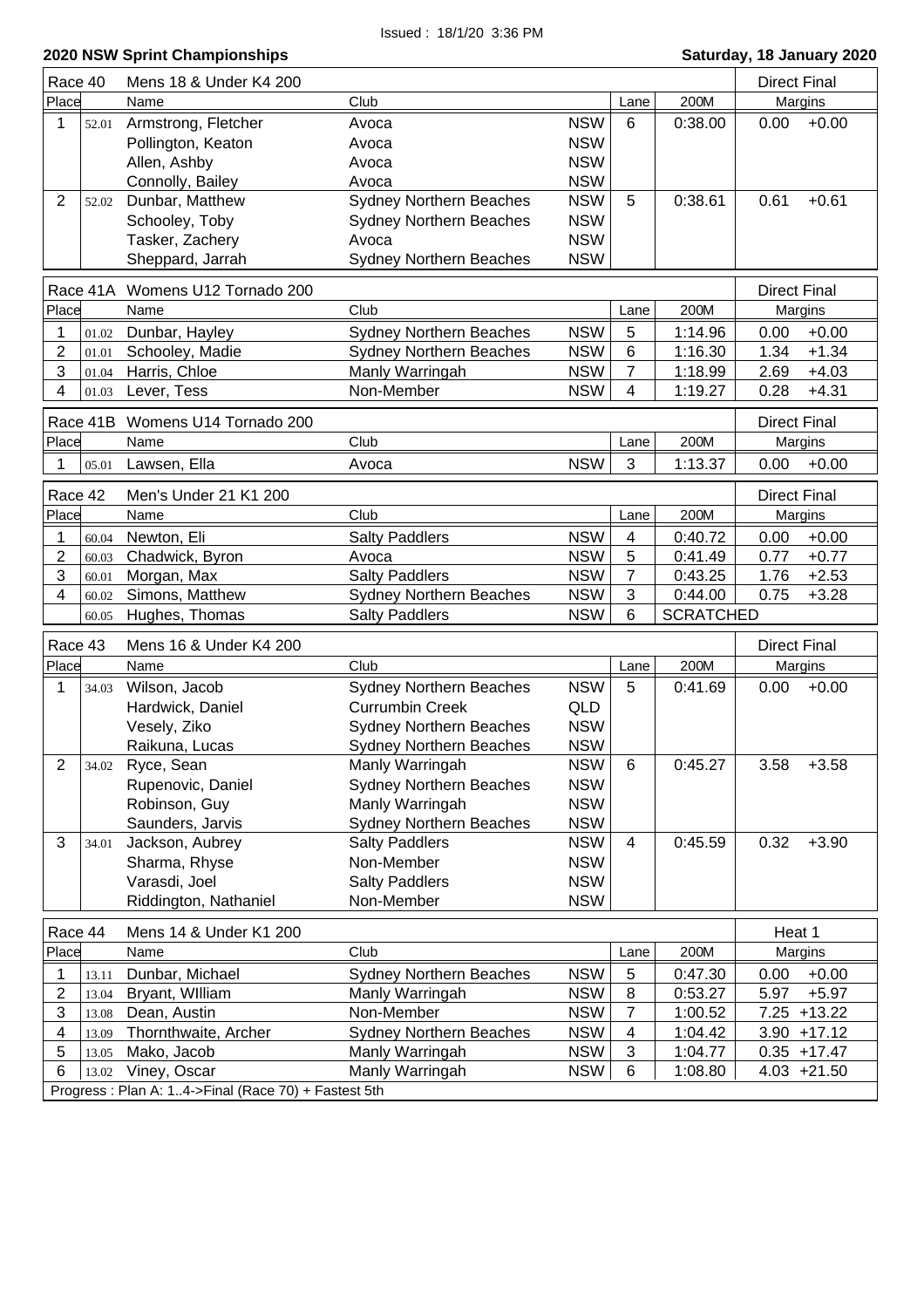| Race 45<br>Mens 14 & Under K1 200<br>Heat 2<br>Place<br>Club<br>200M<br>Name<br>Margins<br>Lane<br><b>NSW</b><br>$+0.00$<br>1<br>Heaton-Armstrong, Charles<br>Manly Warringah<br>$\overline{4}$<br>0:50.37<br>0.00<br>13.03<br>$\overline{2}$<br><b>NSW</b><br>$+2.52$<br>Raikuna, Alexander<br><b>Sydney Northern Beaches</b><br>6<br>0:52.89<br>2.52<br>13.10<br>3<br><b>NSW</b><br>1.32<br>$+3.84$<br>Vesely, Carlito<br><b>Sydney Northern Beaches</b><br>5<br>0:54.21<br>13.12<br>$\overline{7}$<br>4<br>Mako, Maximilian<br><b>NSW</b><br>Manly Warringah<br>1:02.65<br>13.07<br>5<br><b>NSW</b><br>Hutchinson, Rory<br>Avoca<br>8<br>1:07.38<br>$4.73 + 17.01$<br>13.01<br>Maker, Tom<br>Manly Warringah<br>6<br><b>NSW</b><br>3<br>1:09.00<br>$1.62 + 18.63$<br>13.06<br>Progress: Plan A: 14->Final (Race 70) + Fastest 5th<br>Race 46<br>Womens 18 & Under K4 200<br><b>Direct Final</b><br>Place<br>Club<br>200M<br>Name<br>Lane<br>Margins<br><b>NSW</b><br>5<br>$+0.00$<br>1<br>van der Kwartel, Alisa<br><b>Sydney Northern Beaches</b><br>0:42.79<br>0.00<br>43.02<br><b>NSW</b><br>Vesely, Nicci<br><b>Sydney Northern Beaches</b><br><b>NSW</b><br>Rupenovic, Isabelle<br>Manly Warringah<br>Sydney Northern Beaches<br>Greuter, Hanako<br><b>NSW</b><br><b>NSW</b><br>$\overline{2}$<br>Clarke, Riley<br><b>Salty Paddlers</b><br>0:44.30<br>1.51<br>$+1.51$<br>6<br>43.01<br><b>NSW</b><br>Newton, India<br><b>Salty Paddlers</b><br><b>Salty Paddlers</b><br><b>NSW</b><br>Walters, Sophie<br><b>NSW</b><br><b>Salty Paddlers</b><br>Opie, Molly<br>3<br>Sydney Northern Beaches<br><b>NSW</b><br>0:47.16<br>Brennan, Rosie<br>2.86<br>$+4.37$<br>4<br>43.03<br><b>NSW</b><br>Fitzgerald, Nina<br><b>Sydney Northern Beaches</b><br><b>Sydney Northern Beaches</b><br><b>NSW</b><br>Jordi, Clea<br><b>NSW</b><br>Ritchie, Evelyn<br><b>Sydney Northern Beaches</b><br>Race 47<br>Mens Open K2 500<br><b>Direct Final</b><br>Place<br>Club<br>500m<br>Name<br>Margins<br>Lane<br><b>NSW</b><br>Fitzsimmons, Riley<br>6<br>1:32.25<br>$+0.00$<br>Avoca<br>0.00<br>88.02<br>1<br>Wood, Jordan<br>QLD<br><b>Gold Coast</b><br>Green, Tom<br>5<br>1:32.29<br><b>Varsity Lakes</b><br>QLD<br>0.04<br>88.06<br>$\overline{2}$<br>van der Westhuyzen, Jean<br><b>Gold Coast</b><br>QLD<br>1:37.89<br>Wallace, Kenny<br><b>Currumbin Creek</b><br>QLD<br>5.60<br>$+5.64$<br>4<br>88.03<br>3<br>Collins, Jackson<br>QLD<br>PA Direct (QLD)<br><b>NSW</b><br>Cunningham, Fletcher<br>$\overline{7}$<br>1:38.07<br>$+5.82$<br>Avoca<br>0.18<br>88.01<br>$\overline{4}$<br>Hutchinson, Sam<br><b>NSW</b><br>Avoca<br><b>NSW</b><br>3<br><b>Salty Paddlers</b><br>3.64<br>88.04 Cronin, Mitchell<br>1:41.71<br>$+9.46$<br>5<br><b>NSW</b><br><b>Salty Paddlers</b><br>Newton, Eli<br>Jones, Oscar<br><b>Salty Paddlers</b><br><b>NSW</b><br>$\overline{2}$<br>$2.22 + 11.68$<br>1:43.93<br>88.05<br>6<br><b>NSW</b><br>Hughes, Thomas<br><b>Salty Paddlers</b><br>Chadwick, Byron<br><b>NSW</b><br>8<br>1:58.02<br>14.09 +25.77<br>Avoca<br>88.07<br>$\overline{7}$<br>Simons, Matthew<br><b>NSW</b><br><b>Sydney Northern Beaches</b><br>Race 48<br><b>Direct Final</b><br>Mens 18 & Under K2 500<br>Place<br>Margins<br>Name<br>Club<br>500m<br>Lane<br>Armstrong, Fletcher<br><b>NSW</b><br>5<br>1:44.16<br>0.00<br>$+0.00$<br>Avoca<br>50.01<br>1<br><b>NSW</b><br>Sheppard, Jarrah<br><b>Sydney Northern Beaches</b><br>Allen, Ashby<br><b>NSW</b><br>1:48.09<br>3.93<br>Avoca<br>4<br>50.03<br>$\overline{2}$<br><b>NSW</b><br>Connolly, Bailey<br>Avoca<br><b>Sydney Northern Beaches</b><br><b>NSW</b><br>Dunbar, Matthew<br>1:53.78<br>5.69<br>$+9.62$<br>6<br>50.04<br>3<br>Schooley, Toby<br><b>NSW</b><br><b>Sydney Northern Beaches</b><br>Pollington, Keaton<br><b>NSW</b><br>2:08.68<br>Avoca<br>$\overline{7}$<br>14.90 +24.52<br>50.02<br>$\overline{4}$<br><b>NSW</b><br>Tasker, Zachery<br>Avoca<br>Race 49<br>Womens Open K1 500<br>Heat 1<br>Club<br>Place<br>500m<br>Name<br>Margins<br>Lane<br><b>Sunshine Coast</b><br>QLD<br>1:58.35<br>1<br>Wood, Alyce<br>5<br>0.00<br>84.09<br>$\overline{2}$<br><b>NSW</b><br>1:59.87<br>1.52<br>Brigden-Jones, Jo<br><b>Sydney Northern Beaches</b><br>6<br>84.13<br>3<br><b>United States</b><br><b>USA</b><br>$\overline{c}$<br>2.05<br>McElroy, Kaitlyn<br>2:01.92<br>84.11<br>Roberts, Jaime<br><b>WA</b><br>4<br>Indian Ocean<br>4<br>2:01.97<br>0.05<br>84.04<br>$\overline{7}$<br>5<br>0.26<br>Massie, Brianna<br>Kawana Waters<br>QLD<br>2:02.23<br>84.05<br><b>NSW</b><br>3<br>6<br>Dober, Keily<br>Pittwater<br>2:11.98<br>84.07<br>Windsor<br><b>NSW</b><br>2:16.71<br>7<br>Lee, Laura<br>8<br>84.12 |  |  |  |                |  |
|-------------------------------------------------------------------------------------------------------------------------------------------------------------------------------------------------------------------------------------------------------------------------------------------------------------------------------------------------------------------------------------------------------------------------------------------------------------------------------------------------------------------------------------------------------------------------------------------------------------------------------------------------------------------------------------------------------------------------------------------------------------------------------------------------------------------------------------------------------------------------------------------------------------------------------------------------------------------------------------------------------------------------------------------------------------------------------------------------------------------------------------------------------------------------------------------------------------------------------------------------------------------------------------------------------------------------------------------------------------------------------------------------------------------------------------------------------------------------------------------------------------------------------------------------------------------------------------------------------------------------------------------------------------------------------------------------------------------------------------------------------------------------------------------------------------------------------------------------------------------------------------------------------------------------------------------------------------------------------------------------------------------------------------------------------------------------------------------------------------------------------------------------------------------------------------------------------------------------------------------------------------------------------------------------------------------------------------------------------------------------------------------------------------------------------------------------------------------------------------------------------------------------------------------------------------------------------------------------------------------------------------------------------------------------------------------------------------------------------------------------------------------------------------------------------------------------------------------------------------------------------------------------------------------------------------------------------------------------------------------------------------------------------------------------------------------------------------------------------------------------------------------------------------------------------------------------------------------------------------------------------------------------------------------------------------------------------------------------------------------------------------------------------------------------------------------------------------------------------------------------------------------------------------------------------------------------------------------------------------------------------------------------------------------------------------------------------------------------------------------------------------------------------------------------------------------------------------------------------------------------------------------------------------------------------------------------------------------------------------------------------------------------------------------------------------------------------------------------------------------------------------------------------------------------------------------------------------------------------------------------------------------------------------------------------------------------------------------------------------------------------------------------------------------------------------------------------------------------------------------------------------------------------------------------------------------------------------------------------------------------------------------------------------------------------------|--|--|--|----------------|--|
|                                                                                                                                                                                                                                                                                                                                                                                                                                                                                                                                                                                                                                                                                                                                                                                                                                                                                                                                                                                                                                                                                                                                                                                                                                                                                                                                                                                                                                                                                                                                                                                                                                                                                                                                                                                                                                                                                                                                                                                                                                                                                                                                                                                                                                                                                                                                                                                                                                                                                                                                                                                                                                                                                                                                                                                                                                                                                                                                                                                                                                                                                                                                                                                                                                                                                                                                                                                                                                                                                                                                                                                                                                                                                                                                                                                                                                                                                                                                                                                                                                                                                                                                                                                                                                                                                                                                                                                                                                                                                                                                                                                                                                                                                     |  |  |  |                |  |
|                                                                                                                                                                                                                                                                                                                                                                                                                                                                                                                                                                                                                                                                                                                                                                                                                                                                                                                                                                                                                                                                                                                                                                                                                                                                                                                                                                                                                                                                                                                                                                                                                                                                                                                                                                                                                                                                                                                                                                                                                                                                                                                                                                                                                                                                                                                                                                                                                                                                                                                                                                                                                                                                                                                                                                                                                                                                                                                                                                                                                                                                                                                                                                                                                                                                                                                                                                                                                                                                                                                                                                                                                                                                                                                                                                                                                                                                                                                                                                                                                                                                                                                                                                                                                                                                                                                                                                                                                                                                                                                                                                                                                                                                                     |  |  |  |                |  |
|                                                                                                                                                                                                                                                                                                                                                                                                                                                                                                                                                                                                                                                                                                                                                                                                                                                                                                                                                                                                                                                                                                                                                                                                                                                                                                                                                                                                                                                                                                                                                                                                                                                                                                                                                                                                                                                                                                                                                                                                                                                                                                                                                                                                                                                                                                                                                                                                                                                                                                                                                                                                                                                                                                                                                                                                                                                                                                                                                                                                                                                                                                                                                                                                                                                                                                                                                                                                                                                                                                                                                                                                                                                                                                                                                                                                                                                                                                                                                                                                                                                                                                                                                                                                                                                                                                                                                                                                                                                                                                                                                                                                                                                                                     |  |  |  |                |  |
|                                                                                                                                                                                                                                                                                                                                                                                                                                                                                                                                                                                                                                                                                                                                                                                                                                                                                                                                                                                                                                                                                                                                                                                                                                                                                                                                                                                                                                                                                                                                                                                                                                                                                                                                                                                                                                                                                                                                                                                                                                                                                                                                                                                                                                                                                                                                                                                                                                                                                                                                                                                                                                                                                                                                                                                                                                                                                                                                                                                                                                                                                                                                                                                                                                                                                                                                                                                                                                                                                                                                                                                                                                                                                                                                                                                                                                                                                                                                                                                                                                                                                                                                                                                                                                                                                                                                                                                                                                                                                                                                                                                                                                                                                     |  |  |  |                |  |
|                                                                                                                                                                                                                                                                                                                                                                                                                                                                                                                                                                                                                                                                                                                                                                                                                                                                                                                                                                                                                                                                                                                                                                                                                                                                                                                                                                                                                                                                                                                                                                                                                                                                                                                                                                                                                                                                                                                                                                                                                                                                                                                                                                                                                                                                                                                                                                                                                                                                                                                                                                                                                                                                                                                                                                                                                                                                                                                                                                                                                                                                                                                                                                                                                                                                                                                                                                                                                                                                                                                                                                                                                                                                                                                                                                                                                                                                                                                                                                                                                                                                                                                                                                                                                                                                                                                                                                                                                                                                                                                                                                                                                                                                                     |  |  |  |                |  |
|                                                                                                                                                                                                                                                                                                                                                                                                                                                                                                                                                                                                                                                                                                                                                                                                                                                                                                                                                                                                                                                                                                                                                                                                                                                                                                                                                                                                                                                                                                                                                                                                                                                                                                                                                                                                                                                                                                                                                                                                                                                                                                                                                                                                                                                                                                                                                                                                                                                                                                                                                                                                                                                                                                                                                                                                                                                                                                                                                                                                                                                                                                                                                                                                                                                                                                                                                                                                                                                                                                                                                                                                                                                                                                                                                                                                                                                                                                                                                                                                                                                                                                                                                                                                                                                                                                                                                                                                                                                                                                                                                                                                                                                                                     |  |  |  |                |  |
|                                                                                                                                                                                                                                                                                                                                                                                                                                                                                                                                                                                                                                                                                                                                                                                                                                                                                                                                                                                                                                                                                                                                                                                                                                                                                                                                                                                                                                                                                                                                                                                                                                                                                                                                                                                                                                                                                                                                                                                                                                                                                                                                                                                                                                                                                                                                                                                                                                                                                                                                                                                                                                                                                                                                                                                                                                                                                                                                                                                                                                                                                                                                                                                                                                                                                                                                                                                                                                                                                                                                                                                                                                                                                                                                                                                                                                                                                                                                                                                                                                                                                                                                                                                                                                                                                                                                                                                                                                                                                                                                                                                                                                                                                     |  |  |  | $8.44 + 12.28$ |  |
|                                                                                                                                                                                                                                                                                                                                                                                                                                                                                                                                                                                                                                                                                                                                                                                                                                                                                                                                                                                                                                                                                                                                                                                                                                                                                                                                                                                                                                                                                                                                                                                                                                                                                                                                                                                                                                                                                                                                                                                                                                                                                                                                                                                                                                                                                                                                                                                                                                                                                                                                                                                                                                                                                                                                                                                                                                                                                                                                                                                                                                                                                                                                                                                                                                                                                                                                                                                                                                                                                                                                                                                                                                                                                                                                                                                                                                                                                                                                                                                                                                                                                                                                                                                                                                                                                                                                                                                                                                                                                                                                                                                                                                                                                     |  |  |  |                |  |
|                                                                                                                                                                                                                                                                                                                                                                                                                                                                                                                                                                                                                                                                                                                                                                                                                                                                                                                                                                                                                                                                                                                                                                                                                                                                                                                                                                                                                                                                                                                                                                                                                                                                                                                                                                                                                                                                                                                                                                                                                                                                                                                                                                                                                                                                                                                                                                                                                                                                                                                                                                                                                                                                                                                                                                                                                                                                                                                                                                                                                                                                                                                                                                                                                                                                                                                                                                                                                                                                                                                                                                                                                                                                                                                                                                                                                                                                                                                                                                                                                                                                                                                                                                                                                                                                                                                                                                                                                                                                                                                                                                                                                                                                                     |  |  |  |                |  |
|                                                                                                                                                                                                                                                                                                                                                                                                                                                                                                                                                                                                                                                                                                                                                                                                                                                                                                                                                                                                                                                                                                                                                                                                                                                                                                                                                                                                                                                                                                                                                                                                                                                                                                                                                                                                                                                                                                                                                                                                                                                                                                                                                                                                                                                                                                                                                                                                                                                                                                                                                                                                                                                                                                                                                                                                                                                                                                                                                                                                                                                                                                                                                                                                                                                                                                                                                                                                                                                                                                                                                                                                                                                                                                                                                                                                                                                                                                                                                                                                                                                                                                                                                                                                                                                                                                                                                                                                                                                                                                                                                                                                                                                                                     |  |  |  |                |  |
|                                                                                                                                                                                                                                                                                                                                                                                                                                                                                                                                                                                                                                                                                                                                                                                                                                                                                                                                                                                                                                                                                                                                                                                                                                                                                                                                                                                                                                                                                                                                                                                                                                                                                                                                                                                                                                                                                                                                                                                                                                                                                                                                                                                                                                                                                                                                                                                                                                                                                                                                                                                                                                                                                                                                                                                                                                                                                                                                                                                                                                                                                                                                                                                                                                                                                                                                                                                                                                                                                                                                                                                                                                                                                                                                                                                                                                                                                                                                                                                                                                                                                                                                                                                                                                                                                                                                                                                                                                                                                                                                                                                                                                                                                     |  |  |  |                |  |
|                                                                                                                                                                                                                                                                                                                                                                                                                                                                                                                                                                                                                                                                                                                                                                                                                                                                                                                                                                                                                                                                                                                                                                                                                                                                                                                                                                                                                                                                                                                                                                                                                                                                                                                                                                                                                                                                                                                                                                                                                                                                                                                                                                                                                                                                                                                                                                                                                                                                                                                                                                                                                                                                                                                                                                                                                                                                                                                                                                                                                                                                                                                                                                                                                                                                                                                                                                                                                                                                                                                                                                                                                                                                                                                                                                                                                                                                                                                                                                                                                                                                                                                                                                                                                                                                                                                                                                                                                                                                                                                                                                                                                                                                                     |  |  |  |                |  |
|                                                                                                                                                                                                                                                                                                                                                                                                                                                                                                                                                                                                                                                                                                                                                                                                                                                                                                                                                                                                                                                                                                                                                                                                                                                                                                                                                                                                                                                                                                                                                                                                                                                                                                                                                                                                                                                                                                                                                                                                                                                                                                                                                                                                                                                                                                                                                                                                                                                                                                                                                                                                                                                                                                                                                                                                                                                                                                                                                                                                                                                                                                                                                                                                                                                                                                                                                                                                                                                                                                                                                                                                                                                                                                                                                                                                                                                                                                                                                                                                                                                                                                                                                                                                                                                                                                                                                                                                                                                                                                                                                                                                                                                                                     |  |  |  |                |  |
|                                                                                                                                                                                                                                                                                                                                                                                                                                                                                                                                                                                                                                                                                                                                                                                                                                                                                                                                                                                                                                                                                                                                                                                                                                                                                                                                                                                                                                                                                                                                                                                                                                                                                                                                                                                                                                                                                                                                                                                                                                                                                                                                                                                                                                                                                                                                                                                                                                                                                                                                                                                                                                                                                                                                                                                                                                                                                                                                                                                                                                                                                                                                                                                                                                                                                                                                                                                                                                                                                                                                                                                                                                                                                                                                                                                                                                                                                                                                                                                                                                                                                                                                                                                                                                                                                                                                                                                                                                                                                                                                                                                                                                                                                     |  |  |  |                |  |
|                                                                                                                                                                                                                                                                                                                                                                                                                                                                                                                                                                                                                                                                                                                                                                                                                                                                                                                                                                                                                                                                                                                                                                                                                                                                                                                                                                                                                                                                                                                                                                                                                                                                                                                                                                                                                                                                                                                                                                                                                                                                                                                                                                                                                                                                                                                                                                                                                                                                                                                                                                                                                                                                                                                                                                                                                                                                                                                                                                                                                                                                                                                                                                                                                                                                                                                                                                                                                                                                                                                                                                                                                                                                                                                                                                                                                                                                                                                                                                                                                                                                                                                                                                                                                                                                                                                                                                                                                                                                                                                                                                                                                                                                                     |  |  |  |                |  |
|                                                                                                                                                                                                                                                                                                                                                                                                                                                                                                                                                                                                                                                                                                                                                                                                                                                                                                                                                                                                                                                                                                                                                                                                                                                                                                                                                                                                                                                                                                                                                                                                                                                                                                                                                                                                                                                                                                                                                                                                                                                                                                                                                                                                                                                                                                                                                                                                                                                                                                                                                                                                                                                                                                                                                                                                                                                                                                                                                                                                                                                                                                                                                                                                                                                                                                                                                                                                                                                                                                                                                                                                                                                                                                                                                                                                                                                                                                                                                                                                                                                                                                                                                                                                                                                                                                                                                                                                                                                                                                                                                                                                                                                                                     |  |  |  |                |  |
|                                                                                                                                                                                                                                                                                                                                                                                                                                                                                                                                                                                                                                                                                                                                                                                                                                                                                                                                                                                                                                                                                                                                                                                                                                                                                                                                                                                                                                                                                                                                                                                                                                                                                                                                                                                                                                                                                                                                                                                                                                                                                                                                                                                                                                                                                                                                                                                                                                                                                                                                                                                                                                                                                                                                                                                                                                                                                                                                                                                                                                                                                                                                                                                                                                                                                                                                                                                                                                                                                                                                                                                                                                                                                                                                                                                                                                                                                                                                                                                                                                                                                                                                                                                                                                                                                                                                                                                                                                                                                                                                                                                                                                                                                     |  |  |  |                |  |
|                                                                                                                                                                                                                                                                                                                                                                                                                                                                                                                                                                                                                                                                                                                                                                                                                                                                                                                                                                                                                                                                                                                                                                                                                                                                                                                                                                                                                                                                                                                                                                                                                                                                                                                                                                                                                                                                                                                                                                                                                                                                                                                                                                                                                                                                                                                                                                                                                                                                                                                                                                                                                                                                                                                                                                                                                                                                                                                                                                                                                                                                                                                                                                                                                                                                                                                                                                                                                                                                                                                                                                                                                                                                                                                                                                                                                                                                                                                                                                                                                                                                                                                                                                                                                                                                                                                                                                                                                                                                                                                                                                                                                                                                                     |  |  |  |                |  |
|                                                                                                                                                                                                                                                                                                                                                                                                                                                                                                                                                                                                                                                                                                                                                                                                                                                                                                                                                                                                                                                                                                                                                                                                                                                                                                                                                                                                                                                                                                                                                                                                                                                                                                                                                                                                                                                                                                                                                                                                                                                                                                                                                                                                                                                                                                                                                                                                                                                                                                                                                                                                                                                                                                                                                                                                                                                                                                                                                                                                                                                                                                                                                                                                                                                                                                                                                                                                                                                                                                                                                                                                                                                                                                                                                                                                                                                                                                                                                                                                                                                                                                                                                                                                                                                                                                                                                                                                                                                                                                                                                                                                                                                                                     |  |  |  |                |  |
|                                                                                                                                                                                                                                                                                                                                                                                                                                                                                                                                                                                                                                                                                                                                                                                                                                                                                                                                                                                                                                                                                                                                                                                                                                                                                                                                                                                                                                                                                                                                                                                                                                                                                                                                                                                                                                                                                                                                                                                                                                                                                                                                                                                                                                                                                                                                                                                                                                                                                                                                                                                                                                                                                                                                                                                                                                                                                                                                                                                                                                                                                                                                                                                                                                                                                                                                                                                                                                                                                                                                                                                                                                                                                                                                                                                                                                                                                                                                                                                                                                                                                                                                                                                                                                                                                                                                                                                                                                                                                                                                                                                                                                                                                     |  |  |  |                |  |
|                                                                                                                                                                                                                                                                                                                                                                                                                                                                                                                                                                                                                                                                                                                                                                                                                                                                                                                                                                                                                                                                                                                                                                                                                                                                                                                                                                                                                                                                                                                                                                                                                                                                                                                                                                                                                                                                                                                                                                                                                                                                                                                                                                                                                                                                                                                                                                                                                                                                                                                                                                                                                                                                                                                                                                                                                                                                                                                                                                                                                                                                                                                                                                                                                                                                                                                                                                                                                                                                                                                                                                                                                                                                                                                                                                                                                                                                                                                                                                                                                                                                                                                                                                                                                                                                                                                                                                                                                                                                                                                                                                                                                                                                                     |  |  |  |                |  |
|                                                                                                                                                                                                                                                                                                                                                                                                                                                                                                                                                                                                                                                                                                                                                                                                                                                                                                                                                                                                                                                                                                                                                                                                                                                                                                                                                                                                                                                                                                                                                                                                                                                                                                                                                                                                                                                                                                                                                                                                                                                                                                                                                                                                                                                                                                                                                                                                                                                                                                                                                                                                                                                                                                                                                                                                                                                                                                                                                                                                                                                                                                                                                                                                                                                                                                                                                                                                                                                                                                                                                                                                                                                                                                                                                                                                                                                                                                                                                                                                                                                                                                                                                                                                                                                                                                                                                                                                                                                                                                                                                                                                                                                                                     |  |  |  |                |  |
|                                                                                                                                                                                                                                                                                                                                                                                                                                                                                                                                                                                                                                                                                                                                                                                                                                                                                                                                                                                                                                                                                                                                                                                                                                                                                                                                                                                                                                                                                                                                                                                                                                                                                                                                                                                                                                                                                                                                                                                                                                                                                                                                                                                                                                                                                                                                                                                                                                                                                                                                                                                                                                                                                                                                                                                                                                                                                                                                                                                                                                                                                                                                                                                                                                                                                                                                                                                                                                                                                                                                                                                                                                                                                                                                                                                                                                                                                                                                                                                                                                                                                                                                                                                                                                                                                                                                                                                                                                                                                                                                                                                                                                                                                     |  |  |  |                |  |
|                                                                                                                                                                                                                                                                                                                                                                                                                                                                                                                                                                                                                                                                                                                                                                                                                                                                                                                                                                                                                                                                                                                                                                                                                                                                                                                                                                                                                                                                                                                                                                                                                                                                                                                                                                                                                                                                                                                                                                                                                                                                                                                                                                                                                                                                                                                                                                                                                                                                                                                                                                                                                                                                                                                                                                                                                                                                                                                                                                                                                                                                                                                                                                                                                                                                                                                                                                                                                                                                                                                                                                                                                                                                                                                                                                                                                                                                                                                                                                                                                                                                                                                                                                                                                                                                                                                                                                                                                                                                                                                                                                                                                                                                                     |  |  |  |                |  |
|                                                                                                                                                                                                                                                                                                                                                                                                                                                                                                                                                                                                                                                                                                                                                                                                                                                                                                                                                                                                                                                                                                                                                                                                                                                                                                                                                                                                                                                                                                                                                                                                                                                                                                                                                                                                                                                                                                                                                                                                                                                                                                                                                                                                                                                                                                                                                                                                                                                                                                                                                                                                                                                                                                                                                                                                                                                                                                                                                                                                                                                                                                                                                                                                                                                                                                                                                                                                                                                                                                                                                                                                                                                                                                                                                                                                                                                                                                                                                                                                                                                                                                                                                                                                                                                                                                                                                                                                                                                                                                                                                                                                                                                                                     |  |  |  |                |  |
|                                                                                                                                                                                                                                                                                                                                                                                                                                                                                                                                                                                                                                                                                                                                                                                                                                                                                                                                                                                                                                                                                                                                                                                                                                                                                                                                                                                                                                                                                                                                                                                                                                                                                                                                                                                                                                                                                                                                                                                                                                                                                                                                                                                                                                                                                                                                                                                                                                                                                                                                                                                                                                                                                                                                                                                                                                                                                                                                                                                                                                                                                                                                                                                                                                                                                                                                                                                                                                                                                                                                                                                                                                                                                                                                                                                                                                                                                                                                                                                                                                                                                                                                                                                                                                                                                                                                                                                                                                                                                                                                                                                                                                                                                     |  |  |  |                |  |
|                                                                                                                                                                                                                                                                                                                                                                                                                                                                                                                                                                                                                                                                                                                                                                                                                                                                                                                                                                                                                                                                                                                                                                                                                                                                                                                                                                                                                                                                                                                                                                                                                                                                                                                                                                                                                                                                                                                                                                                                                                                                                                                                                                                                                                                                                                                                                                                                                                                                                                                                                                                                                                                                                                                                                                                                                                                                                                                                                                                                                                                                                                                                                                                                                                                                                                                                                                                                                                                                                                                                                                                                                                                                                                                                                                                                                                                                                                                                                                                                                                                                                                                                                                                                                                                                                                                                                                                                                                                                                                                                                                                                                                                                                     |  |  |  |                |  |
|                                                                                                                                                                                                                                                                                                                                                                                                                                                                                                                                                                                                                                                                                                                                                                                                                                                                                                                                                                                                                                                                                                                                                                                                                                                                                                                                                                                                                                                                                                                                                                                                                                                                                                                                                                                                                                                                                                                                                                                                                                                                                                                                                                                                                                                                                                                                                                                                                                                                                                                                                                                                                                                                                                                                                                                                                                                                                                                                                                                                                                                                                                                                                                                                                                                                                                                                                                                                                                                                                                                                                                                                                                                                                                                                                                                                                                                                                                                                                                                                                                                                                                                                                                                                                                                                                                                                                                                                                                                                                                                                                                                                                                                                                     |  |  |  |                |  |
|                                                                                                                                                                                                                                                                                                                                                                                                                                                                                                                                                                                                                                                                                                                                                                                                                                                                                                                                                                                                                                                                                                                                                                                                                                                                                                                                                                                                                                                                                                                                                                                                                                                                                                                                                                                                                                                                                                                                                                                                                                                                                                                                                                                                                                                                                                                                                                                                                                                                                                                                                                                                                                                                                                                                                                                                                                                                                                                                                                                                                                                                                                                                                                                                                                                                                                                                                                                                                                                                                                                                                                                                                                                                                                                                                                                                                                                                                                                                                                                                                                                                                                                                                                                                                                                                                                                                                                                                                                                                                                                                                                                                                                                                                     |  |  |  |                |  |
|                                                                                                                                                                                                                                                                                                                                                                                                                                                                                                                                                                                                                                                                                                                                                                                                                                                                                                                                                                                                                                                                                                                                                                                                                                                                                                                                                                                                                                                                                                                                                                                                                                                                                                                                                                                                                                                                                                                                                                                                                                                                                                                                                                                                                                                                                                                                                                                                                                                                                                                                                                                                                                                                                                                                                                                                                                                                                                                                                                                                                                                                                                                                                                                                                                                                                                                                                                                                                                                                                                                                                                                                                                                                                                                                                                                                                                                                                                                                                                                                                                                                                                                                                                                                                                                                                                                                                                                                                                                                                                                                                                                                                                                                                     |  |  |  |                |  |
|                                                                                                                                                                                                                                                                                                                                                                                                                                                                                                                                                                                                                                                                                                                                                                                                                                                                                                                                                                                                                                                                                                                                                                                                                                                                                                                                                                                                                                                                                                                                                                                                                                                                                                                                                                                                                                                                                                                                                                                                                                                                                                                                                                                                                                                                                                                                                                                                                                                                                                                                                                                                                                                                                                                                                                                                                                                                                                                                                                                                                                                                                                                                                                                                                                                                                                                                                                                                                                                                                                                                                                                                                                                                                                                                                                                                                                                                                                                                                                                                                                                                                                                                                                                                                                                                                                                                                                                                                                                                                                                                                                                                                                                                                     |  |  |  |                |  |
|                                                                                                                                                                                                                                                                                                                                                                                                                                                                                                                                                                                                                                                                                                                                                                                                                                                                                                                                                                                                                                                                                                                                                                                                                                                                                                                                                                                                                                                                                                                                                                                                                                                                                                                                                                                                                                                                                                                                                                                                                                                                                                                                                                                                                                                                                                                                                                                                                                                                                                                                                                                                                                                                                                                                                                                                                                                                                                                                                                                                                                                                                                                                                                                                                                                                                                                                                                                                                                                                                                                                                                                                                                                                                                                                                                                                                                                                                                                                                                                                                                                                                                                                                                                                                                                                                                                                                                                                                                                                                                                                                                                                                                                                                     |  |  |  |                |  |
|                                                                                                                                                                                                                                                                                                                                                                                                                                                                                                                                                                                                                                                                                                                                                                                                                                                                                                                                                                                                                                                                                                                                                                                                                                                                                                                                                                                                                                                                                                                                                                                                                                                                                                                                                                                                                                                                                                                                                                                                                                                                                                                                                                                                                                                                                                                                                                                                                                                                                                                                                                                                                                                                                                                                                                                                                                                                                                                                                                                                                                                                                                                                                                                                                                                                                                                                                                                                                                                                                                                                                                                                                                                                                                                                                                                                                                                                                                                                                                                                                                                                                                                                                                                                                                                                                                                                                                                                                                                                                                                                                                                                                                                                                     |  |  |  |                |  |
|                                                                                                                                                                                                                                                                                                                                                                                                                                                                                                                                                                                                                                                                                                                                                                                                                                                                                                                                                                                                                                                                                                                                                                                                                                                                                                                                                                                                                                                                                                                                                                                                                                                                                                                                                                                                                                                                                                                                                                                                                                                                                                                                                                                                                                                                                                                                                                                                                                                                                                                                                                                                                                                                                                                                                                                                                                                                                                                                                                                                                                                                                                                                                                                                                                                                                                                                                                                                                                                                                                                                                                                                                                                                                                                                                                                                                                                                                                                                                                                                                                                                                                                                                                                                                                                                                                                                                                                                                                                                                                                                                                                                                                                                                     |  |  |  | $+0.04$        |  |
|                                                                                                                                                                                                                                                                                                                                                                                                                                                                                                                                                                                                                                                                                                                                                                                                                                                                                                                                                                                                                                                                                                                                                                                                                                                                                                                                                                                                                                                                                                                                                                                                                                                                                                                                                                                                                                                                                                                                                                                                                                                                                                                                                                                                                                                                                                                                                                                                                                                                                                                                                                                                                                                                                                                                                                                                                                                                                                                                                                                                                                                                                                                                                                                                                                                                                                                                                                                                                                                                                                                                                                                                                                                                                                                                                                                                                                                                                                                                                                                                                                                                                                                                                                                                                                                                                                                                                                                                                                                                                                                                                                                                                                                                                     |  |  |  |                |  |
|                                                                                                                                                                                                                                                                                                                                                                                                                                                                                                                                                                                                                                                                                                                                                                                                                                                                                                                                                                                                                                                                                                                                                                                                                                                                                                                                                                                                                                                                                                                                                                                                                                                                                                                                                                                                                                                                                                                                                                                                                                                                                                                                                                                                                                                                                                                                                                                                                                                                                                                                                                                                                                                                                                                                                                                                                                                                                                                                                                                                                                                                                                                                                                                                                                                                                                                                                                                                                                                                                                                                                                                                                                                                                                                                                                                                                                                                                                                                                                                                                                                                                                                                                                                                                                                                                                                                                                                                                                                                                                                                                                                                                                                                                     |  |  |  |                |  |
|                                                                                                                                                                                                                                                                                                                                                                                                                                                                                                                                                                                                                                                                                                                                                                                                                                                                                                                                                                                                                                                                                                                                                                                                                                                                                                                                                                                                                                                                                                                                                                                                                                                                                                                                                                                                                                                                                                                                                                                                                                                                                                                                                                                                                                                                                                                                                                                                                                                                                                                                                                                                                                                                                                                                                                                                                                                                                                                                                                                                                                                                                                                                                                                                                                                                                                                                                                                                                                                                                                                                                                                                                                                                                                                                                                                                                                                                                                                                                                                                                                                                                                                                                                                                                                                                                                                                                                                                                                                                                                                                                                                                                                                                                     |  |  |  |                |  |
|                                                                                                                                                                                                                                                                                                                                                                                                                                                                                                                                                                                                                                                                                                                                                                                                                                                                                                                                                                                                                                                                                                                                                                                                                                                                                                                                                                                                                                                                                                                                                                                                                                                                                                                                                                                                                                                                                                                                                                                                                                                                                                                                                                                                                                                                                                                                                                                                                                                                                                                                                                                                                                                                                                                                                                                                                                                                                                                                                                                                                                                                                                                                                                                                                                                                                                                                                                                                                                                                                                                                                                                                                                                                                                                                                                                                                                                                                                                                                                                                                                                                                                                                                                                                                                                                                                                                                                                                                                                                                                                                                                                                                                                                                     |  |  |  |                |  |
|                                                                                                                                                                                                                                                                                                                                                                                                                                                                                                                                                                                                                                                                                                                                                                                                                                                                                                                                                                                                                                                                                                                                                                                                                                                                                                                                                                                                                                                                                                                                                                                                                                                                                                                                                                                                                                                                                                                                                                                                                                                                                                                                                                                                                                                                                                                                                                                                                                                                                                                                                                                                                                                                                                                                                                                                                                                                                                                                                                                                                                                                                                                                                                                                                                                                                                                                                                                                                                                                                                                                                                                                                                                                                                                                                                                                                                                                                                                                                                                                                                                                                                                                                                                                                                                                                                                                                                                                                                                                                                                                                                                                                                                                                     |  |  |  |                |  |
|                                                                                                                                                                                                                                                                                                                                                                                                                                                                                                                                                                                                                                                                                                                                                                                                                                                                                                                                                                                                                                                                                                                                                                                                                                                                                                                                                                                                                                                                                                                                                                                                                                                                                                                                                                                                                                                                                                                                                                                                                                                                                                                                                                                                                                                                                                                                                                                                                                                                                                                                                                                                                                                                                                                                                                                                                                                                                                                                                                                                                                                                                                                                                                                                                                                                                                                                                                                                                                                                                                                                                                                                                                                                                                                                                                                                                                                                                                                                                                                                                                                                                                                                                                                                                                                                                                                                                                                                                                                                                                                                                                                                                                                                                     |  |  |  |                |  |
|                                                                                                                                                                                                                                                                                                                                                                                                                                                                                                                                                                                                                                                                                                                                                                                                                                                                                                                                                                                                                                                                                                                                                                                                                                                                                                                                                                                                                                                                                                                                                                                                                                                                                                                                                                                                                                                                                                                                                                                                                                                                                                                                                                                                                                                                                                                                                                                                                                                                                                                                                                                                                                                                                                                                                                                                                                                                                                                                                                                                                                                                                                                                                                                                                                                                                                                                                                                                                                                                                                                                                                                                                                                                                                                                                                                                                                                                                                                                                                                                                                                                                                                                                                                                                                                                                                                                                                                                                                                                                                                                                                                                                                                                                     |  |  |  |                |  |
|                                                                                                                                                                                                                                                                                                                                                                                                                                                                                                                                                                                                                                                                                                                                                                                                                                                                                                                                                                                                                                                                                                                                                                                                                                                                                                                                                                                                                                                                                                                                                                                                                                                                                                                                                                                                                                                                                                                                                                                                                                                                                                                                                                                                                                                                                                                                                                                                                                                                                                                                                                                                                                                                                                                                                                                                                                                                                                                                                                                                                                                                                                                                                                                                                                                                                                                                                                                                                                                                                                                                                                                                                                                                                                                                                                                                                                                                                                                                                                                                                                                                                                                                                                                                                                                                                                                                                                                                                                                                                                                                                                                                                                                                                     |  |  |  |                |  |
|                                                                                                                                                                                                                                                                                                                                                                                                                                                                                                                                                                                                                                                                                                                                                                                                                                                                                                                                                                                                                                                                                                                                                                                                                                                                                                                                                                                                                                                                                                                                                                                                                                                                                                                                                                                                                                                                                                                                                                                                                                                                                                                                                                                                                                                                                                                                                                                                                                                                                                                                                                                                                                                                                                                                                                                                                                                                                                                                                                                                                                                                                                                                                                                                                                                                                                                                                                                                                                                                                                                                                                                                                                                                                                                                                                                                                                                                                                                                                                                                                                                                                                                                                                                                                                                                                                                                                                                                                                                                                                                                                                                                                                                                                     |  |  |  |                |  |
|                                                                                                                                                                                                                                                                                                                                                                                                                                                                                                                                                                                                                                                                                                                                                                                                                                                                                                                                                                                                                                                                                                                                                                                                                                                                                                                                                                                                                                                                                                                                                                                                                                                                                                                                                                                                                                                                                                                                                                                                                                                                                                                                                                                                                                                                                                                                                                                                                                                                                                                                                                                                                                                                                                                                                                                                                                                                                                                                                                                                                                                                                                                                                                                                                                                                                                                                                                                                                                                                                                                                                                                                                                                                                                                                                                                                                                                                                                                                                                                                                                                                                                                                                                                                                                                                                                                                                                                                                                                                                                                                                                                                                                                                                     |  |  |  |                |  |
|                                                                                                                                                                                                                                                                                                                                                                                                                                                                                                                                                                                                                                                                                                                                                                                                                                                                                                                                                                                                                                                                                                                                                                                                                                                                                                                                                                                                                                                                                                                                                                                                                                                                                                                                                                                                                                                                                                                                                                                                                                                                                                                                                                                                                                                                                                                                                                                                                                                                                                                                                                                                                                                                                                                                                                                                                                                                                                                                                                                                                                                                                                                                                                                                                                                                                                                                                                                                                                                                                                                                                                                                                                                                                                                                                                                                                                                                                                                                                                                                                                                                                                                                                                                                                                                                                                                                                                                                                                                                                                                                                                                                                                                                                     |  |  |  |                |  |
|                                                                                                                                                                                                                                                                                                                                                                                                                                                                                                                                                                                                                                                                                                                                                                                                                                                                                                                                                                                                                                                                                                                                                                                                                                                                                                                                                                                                                                                                                                                                                                                                                                                                                                                                                                                                                                                                                                                                                                                                                                                                                                                                                                                                                                                                                                                                                                                                                                                                                                                                                                                                                                                                                                                                                                                                                                                                                                                                                                                                                                                                                                                                                                                                                                                                                                                                                                                                                                                                                                                                                                                                                                                                                                                                                                                                                                                                                                                                                                                                                                                                                                                                                                                                                                                                                                                                                                                                                                                                                                                                                                                                                                                                                     |  |  |  |                |  |
|                                                                                                                                                                                                                                                                                                                                                                                                                                                                                                                                                                                                                                                                                                                                                                                                                                                                                                                                                                                                                                                                                                                                                                                                                                                                                                                                                                                                                                                                                                                                                                                                                                                                                                                                                                                                                                                                                                                                                                                                                                                                                                                                                                                                                                                                                                                                                                                                                                                                                                                                                                                                                                                                                                                                                                                                                                                                                                                                                                                                                                                                                                                                                                                                                                                                                                                                                                                                                                                                                                                                                                                                                                                                                                                                                                                                                                                                                                                                                                                                                                                                                                                                                                                                                                                                                                                                                                                                                                                                                                                                                                                                                                                                                     |  |  |  |                |  |
|                                                                                                                                                                                                                                                                                                                                                                                                                                                                                                                                                                                                                                                                                                                                                                                                                                                                                                                                                                                                                                                                                                                                                                                                                                                                                                                                                                                                                                                                                                                                                                                                                                                                                                                                                                                                                                                                                                                                                                                                                                                                                                                                                                                                                                                                                                                                                                                                                                                                                                                                                                                                                                                                                                                                                                                                                                                                                                                                                                                                                                                                                                                                                                                                                                                                                                                                                                                                                                                                                                                                                                                                                                                                                                                                                                                                                                                                                                                                                                                                                                                                                                                                                                                                                                                                                                                                                                                                                                                                                                                                                                                                                                                                                     |  |  |  |                |  |
|                                                                                                                                                                                                                                                                                                                                                                                                                                                                                                                                                                                                                                                                                                                                                                                                                                                                                                                                                                                                                                                                                                                                                                                                                                                                                                                                                                                                                                                                                                                                                                                                                                                                                                                                                                                                                                                                                                                                                                                                                                                                                                                                                                                                                                                                                                                                                                                                                                                                                                                                                                                                                                                                                                                                                                                                                                                                                                                                                                                                                                                                                                                                                                                                                                                                                                                                                                                                                                                                                                                                                                                                                                                                                                                                                                                                                                                                                                                                                                                                                                                                                                                                                                                                                                                                                                                                                                                                                                                                                                                                                                                                                                                                                     |  |  |  |                |  |
|                                                                                                                                                                                                                                                                                                                                                                                                                                                                                                                                                                                                                                                                                                                                                                                                                                                                                                                                                                                                                                                                                                                                                                                                                                                                                                                                                                                                                                                                                                                                                                                                                                                                                                                                                                                                                                                                                                                                                                                                                                                                                                                                                                                                                                                                                                                                                                                                                                                                                                                                                                                                                                                                                                                                                                                                                                                                                                                                                                                                                                                                                                                                                                                                                                                                                                                                                                                                                                                                                                                                                                                                                                                                                                                                                                                                                                                                                                                                                                                                                                                                                                                                                                                                                                                                                                                                                                                                                                                                                                                                                                                                                                                                                     |  |  |  |                |  |
|                                                                                                                                                                                                                                                                                                                                                                                                                                                                                                                                                                                                                                                                                                                                                                                                                                                                                                                                                                                                                                                                                                                                                                                                                                                                                                                                                                                                                                                                                                                                                                                                                                                                                                                                                                                                                                                                                                                                                                                                                                                                                                                                                                                                                                                                                                                                                                                                                                                                                                                                                                                                                                                                                                                                                                                                                                                                                                                                                                                                                                                                                                                                                                                                                                                                                                                                                                                                                                                                                                                                                                                                                                                                                                                                                                                                                                                                                                                                                                                                                                                                                                                                                                                                                                                                                                                                                                                                                                                                                                                                                                                                                                                                                     |  |  |  |                |  |
|                                                                                                                                                                                                                                                                                                                                                                                                                                                                                                                                                                                                                                                                                                                                                                                                                                                                                                                                                                                                                                                                                                                                                                                                                                                                                                                                                                                                                                                                                                                                                                                                                                                                                                                                                                                                                                                                                                                                                                                                                                                                                                                                                                                                                                                                                                                                                                                                                                                                                                                                                                                                                                                                                                                                                                                                                                                                                                                                                                                                                                                                                                                                                                                                                                                                                                                                                                                                                                                                                                                                                                                                                                                                                                                                                                                                                                                                                                                                                                                                                                                                                                                                                                                                                                                                                                                                                                                                                                                                                                                                                                                                                                                                                     |  |  |  |                |  |
|                                                                                                                                                                                                                                                                                                                                                                                                                                                                                                                                                                                                                                                                                                                                                                                                                                                                                                                                                                                                                                                                                                                                                                                                                                                                                                                                                                                                                                                                                                                                                                                                                                                                                                                                                                                                                                                                                                                                                                                                                                                                                                                                                                                                                                                                                                                                                                                                                                                                                                                                                                                                                                                                                                                                                                                                                                                                                                                                                                                                                                                                                                                                                                                                                                                                                                                                                                                                                                                                                                                                                                                                                                                                                                                                                                                                                                                                                                                                                                                                                                                                                                                                                                                                                                                                                                                                                                                                                                                                                                                                                                                                                                                                                     |  |  |  | $+3.93$        |  |
|                                                                                                                                                                                                                                                                                                                                                                                                                                                                                                                                                                                                                                                                                                                                                                                                                                                                                                                                                                                                                                                                                                                                                                                                                                                                                                                                                                                                                                                                                                                                                                                                                                                                                                                                                                                                                                                                                                                                                                                                                                                                                                                                                                                                                                                                                                                                                                                                                                                                                                                                                                                                                                                                                                                                                                                                                                                                                                                                                                                                                                                                                                                                                                                                                                                                                                                                                                                                                                                                                                                                                                                                                                                                                                                                                                                                                                                                                                                                                                                                                                                                                                                                                                                                                                                                                                                                                                                                                                                                                                                                                                                                                                                                                     |  |  |  |                |  |
|                                                                                                                                                                                                                                                                                                                                                                                                                                                                                                                                                                                                                                                                                                                                                                                                                                                                                                                                                                                                                                                                                                                                                                                                                                                                                                                                                                                                                                                                                                                                                                                                                                                                                                                                                                                                                                                                                                                                                                                                                                                                                                                                                                                                                                                                                                                                                                                                                                                                                                                                                                                                                                                                                                                                                                                                                                                                                                                                                                                                                                                                                                                                                                                                                                                                                                                                                                                                                                                                                                                                                                                                                                                                                                                                                                                                                                                                                                                                                                                                                                                                                                                                                                                                                                                                                                                                                                                                                                                                                                                                                                                                                                                                                     |  |  |  |                |  |
|                                                                                                                                                                                                                                                                                                                                                                                                                                                                                                                                                                                                                                                                                                                                                                                                                                                                                                                                                                                                                                                                                                                                                                                                                                                                                                                                                                                                                                                                                                                                                                                                                                                                                                                                                                                                                                                                                                                                                                                                                                                                                                                                                                                                                                                                                                                                                                                                                                                                                                                                                                                                                                                                                                                                                                                                                                                                                                                                                                                                                                                                                                                                                                                                                                                                                                                                                                                                                                                                                                                                                                                                                                                                                                                                                                                                                                                                                                                                                                                                                                                                                                                                                                                                                                                                                                                                                                                                                                                                                                                                                                                                                                                                                     |  |  |  |                |  |
|                                                                                                                                                                                                                                                                                                                                                                                                                                                                                                                                                                                                                                                                                                                                                                                                                                                                                                                                                                                                                                                                                                                                                                                                                                                                                                                                                                                                                                                                                                                                                                                                                                                                                                                                                                                                                                                                                                                                                                                                                                                                                                                                                                                                                                                                                                                                                                                                                                                                                                                                                                                                                                                                                                                                                                                                                                                                                                                                                                                                                                                                                                                                                                                                                                                                                                                                                                                                                                                                                                                                                                                                                                                                                                                                                                                                                                                                                                                                                                                                                                                                                                                                                                                                                                                                                                                                                                                                                                                                                                                                                                                                                                                                                     |  |  |  |                |  |
|                                                                                                                                                                                                                                                                                                                                                                                                                                                                                                                                                                                                                                                                                                                                                                                                                                                                                                                                                                                                                                                                                                                                                                                                                                                                                                                                                                                                                                                                                                                                                                                                                                                                                                                                                                                                                                                                                                                                                                                                                                                                                                                                                                                                                                                                                                                                                                                                                                                                                                                                                                                                                                                                                                                                                                                                                                                                                                                                                                                                                                                                                                                                                                                                                                                                                                                                                                                                                                                                                                                                                                                                                                                                                                                                                                                                                                                                                                                                                                                                                                                                                                                                                                                                                                                                                                                                                                                                                                                                                                                                                                                                                                                                                     |  |  |  |                |  |
|                                                                                                                                                                                                                                                                                                                                                                                                                                                                                                                                                                                                                                                                                                                                                                                                                                                                                                                                                                                                                                                                                                                                                                                                                                                                                                                                                                                                                                                                                                                                                                                                                                                                                                                                                                                                                                                                                                                                                                                                                                                                                                                                                                                                                                                                                                                                                                                                                                                                                                                                                                                                                                                                                                                                                                                                                                                                                                                                                                                                                                                                                                                                                                                                                                                                                                                                                                                                                                                                                                                                                                                                                                                                                                                                                                                                                                                                                                                                                                                                                                                                                                                                                                                                                                                                                                                                                                                                                                                                                                                                                                                                                                                                                     |  |  |  |                |  |
|                                                                                                                                                                                                                                                                                                                                                                                                                                                                                                                                                                                                                                                                                                                                                                                                                                                                                                                                                                                                                                                                                                                                                                                                                                                                                                                                                                                                                                                                                                                                                                                                                                                                                                                                                                                                                                                                                                                                                                                                                                                                                                                                                                                                                                                                                                                                                                                                                                                                                                                                                                                                                                                                                                                                                                                                                                                                                                                                                                                                                                                                                                                                                                                                                                                                                                                                                                                                                                                                                                                                                                                                                                                                                                                                                                                                                                                                                                                                                                                                                                                                                                                                                                                                                                                                                                                                                                                                                                                                                                                                                                                                                                                                                     |  |  |  |                |  |
|                                                                                                                                                                                                                                                                                                                                                                                                                                                                                                                                                                                                                                                                                                                                                                                                                                                                                                                                                                                                                                                                                                                                                                                                                                                                                                                                                                                                                                                                                                                                                                                                                                                                                                                                                                                                                                                                                                                                                                                                                                                                                                                                                                                                                                                                                                                                                                                                                                                                                                                                                                                                                                                                                                                                                                                                                                                                                                                                                                                                                                                                                                                                                                                                                                                                                                                                                                                                                                                                                                                                                                                                                                                                                                                                                                                                                                                                                                                                                                                                                                                                                                                                                                                                                                                                                                                                                                                                                                                                                                                                                                                                                                                                                     |  |  |  |                |  |
|                                                                                                                                                                                                                                                                                                                                                                                                                                                                                                                                                                                                                                                                                                                                                                                                                                                                                                                                                                                                                                                                                                                                                                                                                                                                                                                                                                                                                                                                                                                                                                                                                                                                                                                                                                                                                                                                                                                                                                                                                                                                                                                                                                                                                                                                                                                                                                                                                                                                                                                                                                                                                                                                                                                                                                                                                                                                                                                                                                                                                                                                                                                                                                                                                                                                                                                                                                                                                                                                                                                                                                                                                                                                                                                                                                                                                                                                                                                                                                                                                                                                                                                                                                                                                                                                                                                                                                                                                                                                                                                                                                                                                                                                                     |  |  |  |                |  |
|                                                                                                                                                                                                                                                                                                                                                                                                                                                                                                                                                                                                                                                                                                                                                                                                                                                                                                                                                                                                                                                                                                                                                                                                                                                                                                                                                                                                                                                                                                                                                                                                                                                                                                                                                                                                                                                                                                                                                                                                                                                                                                                                                                                                                                                                                                                                                                                                                                                                                                                                                                                                                                                                                                                                                                                                                                                                                                                                                                                                                                                                                                                                                                                                                                                                                                                                                                                                                                                                                                                                                                                                                                                                                                                                                                                                                                                                                                                                                                                                                                                                                                                                                                                                                                                                                                                                                                                                                                                                                                                                                                                                                                                                                     |  |  |  |                |  |
|                                                                                                                                                                                                                                                                                                                                                                                                                                                                                                                                                                                                                                                                                                                                                                                                                                                                                                                                                                                                                                                                                                                                                                                                                                                                                                                                                                                                                                                                                                                                                                                                                                                                                                                                                                                                                                                                                                                                                                                                                                                                                                                                                                                                                                                                                                                                                                                                                                                                                                                                                                                                                                                                                                                                                                                                                                                                                                                                                                                                                                                                                                                                                                                                                                                                                                                                                                                                                                                                                                                                                                                                                                                                                                                                                                                                                                                                                                                                                                                                                                                                                                                                                                                                                                                                                                                                                                                                                                                                                                                                                                                                                                                                                     |  |  |  | $+0.00$        |  |
|                                                                                                                                                                                                                                                                                                                                                                                                                                                                                                                                                                                                                                                                                                                                                                                                                                                                                                                                                                                                                                                                                                                                                                                                                                                                                                                                                                                                                                                                                                                                                                                                                                                                                                                                                                                                                                                                                                                                                                                                                                                                                                                                                                                                                                                                                                                                                                                                                                                                                                                                                                                                                                                                                                                                                                                                                                                                                                                                                                                                                                                                                                                                                                                                                                                                                                                                                                                                                                                                                                                                                                                                                                                                                                                                                                                                                                                                                                                                                                                                                                                                                                                                                                                                                                                                                                                                                                                                                                                                                                                                                                                                                                                                                     |  |  |  | $+1.52$        |  |
|                                                                                                                                                                                                                                                                                                                                                                                                                                                                                                                                                                                                                                                                                                                                                                                                                                                                                                                                                                                                                                                                                                                                                                                                                                                                                                                                                                                                                                                                                                                                                                                                                                                                                                                                                                                                                                                                                                                                                                                                                                                                                                                                                                                                                                                                                                                                                                                                                                                                                                                                                                                                                                                                                                                                                                                                                                                                                                                                                                                                                                                                                                                                                                                                                                                                                                                                                                                                                                                                                                                                                                                                                                                                                                                                                                                                                                                                                                                                                                                                                                                                                                                                                                                                                                                                                                                                                                                                                                                                                                                                                                                                                                                                                     |  |  |  |                |  |
|                                                                                                                                                                                                                                                                                                                                                                                                                                                                                                                                                                                                                                                                                                                                                                                                                                                                                                                                                                                                                                                                                                                                                                                                                                                                                                                                                                                                                                                                                                                                                                                                                                                                                                                                                                                                                                                                                                                                                                                                                                                                                                                                                                                                                                                                                                                                                                                                                                                                                                                                                                                                                                                                                                                                                                                                                                                                                                                                                                                                                                                                                                                                                                                                                                                                                                                                                                                                                                                                                                                                                                                                                                                                                                                                                                                                                                                                                                                                                                                                                                                                                                                                                                                                                                                                                                                                                                                                                                                                                                                                                                                                                                                                                     |  |  |  | $+3.57$        |  |
|                                                                                                                                                                                                                                                                                                                                                                                                                                                                                                                                                                                                                                                                                                                                                                                                                                                                                                                                                                                                                                                                                                                                                                                                                                                                                                                                                                                                                                                                                                                                                                                                                                                                                                                                                                                                                                                                                                                                                                                                                                                                                                                                                                                                                                                                                                                                                                                                                                                                                                                                                                                                                                                                                                                                                                                                                                                                                                                                                                                                                                                                                                                                                                                                                                                                                                                                                                                                                                                                                                                                                                                                                                                                                                                                                                                                                                                                                                                                                                                                                                                                                                                                                                                                                                                                                                                                                                                                                                                                                                                                                                                                                                                                                     |  |  |  | $+3.62$        |  |
|                                                                                                                                                                                                                                                                                                                                                                                                                                                                                                                                                                                                                                                                                                                                                                                                                                                                                                                                                                                                                                                                                                                                                                                                                                                                                                                                                                                                                                                                                                                                                                                                                                                                                                                                                                                                                                                                                                                                                                                                                                                                                                                                                                                                                                                                                                                                                                                                                                                                                                                                                                                                                                                                                                                                                                                                                                                                                                                                                                                                                                                                                                                                                                                                                                                                                                                                                                                                                                                                                                                                                                                                                                                                                                                                                                                                                                                                                                                                                                                                                                                                                                                                                                                                                                                                                                                                                                                                                                                                                                                                                                                                                                                                                     |  |  |  | $+3.88$        |  |
|                                                                                                                                                                                                                                                                                                                                                                                                                                                                                                                                                                                                                                                                                                                                                                                                                                                                                                                                                                                                                                                                                                                                                                                                                                                                                                                                                                                                                                                                                                                                                                                                                                                                                                                                                                                                                                                                                                                                                                                                                                                                                                                                                                                                                                                                                                                                                                                                                                                                                                                                                                                                                                                                                                                                                                                                                                                                                                                                                                                                                                                                                                                                                                                                                                                                                                                                                                                                                                                                                                                                                                                                                                                                                                                                                                                                                                                                                                                                                                                                                                                                                                                                                                                                                                                                                                                                                                                                                                                                                                                                                                                                                                                                                     |  |  |  | $9.75 + 13.63$ |  |
| Progress: Plan A: 14->Final (Race 87) + Fastest 5th                                                                                                                                                                                                                                                                                                                                                                                                                                                                                                                                                                                                                                                                                                                                                                                                                                                                                                                                                                                                                                                                                                                                                                                                                                                                                                                                                                                                                                                                                                                                                                                                                                                                                                                                                                                                                                                                                                                                                                                                                                                                                                                                                                                                                                                                                                                                                                                                                                                                                                                                                                                                                                                                                                                                                                                                                                                                                                                                                                                                                                                                                                                                                                                                                                                                                                                                                                                                                                                                                                                                                                                                                                                                                                                                                                                                                                                                                                                                                                                                                                                                                                                                                                                                                                                                                                                                                                                                                                                                                                                                                                                                                                 |  |  |  | $4.73 + 18.36$ |  |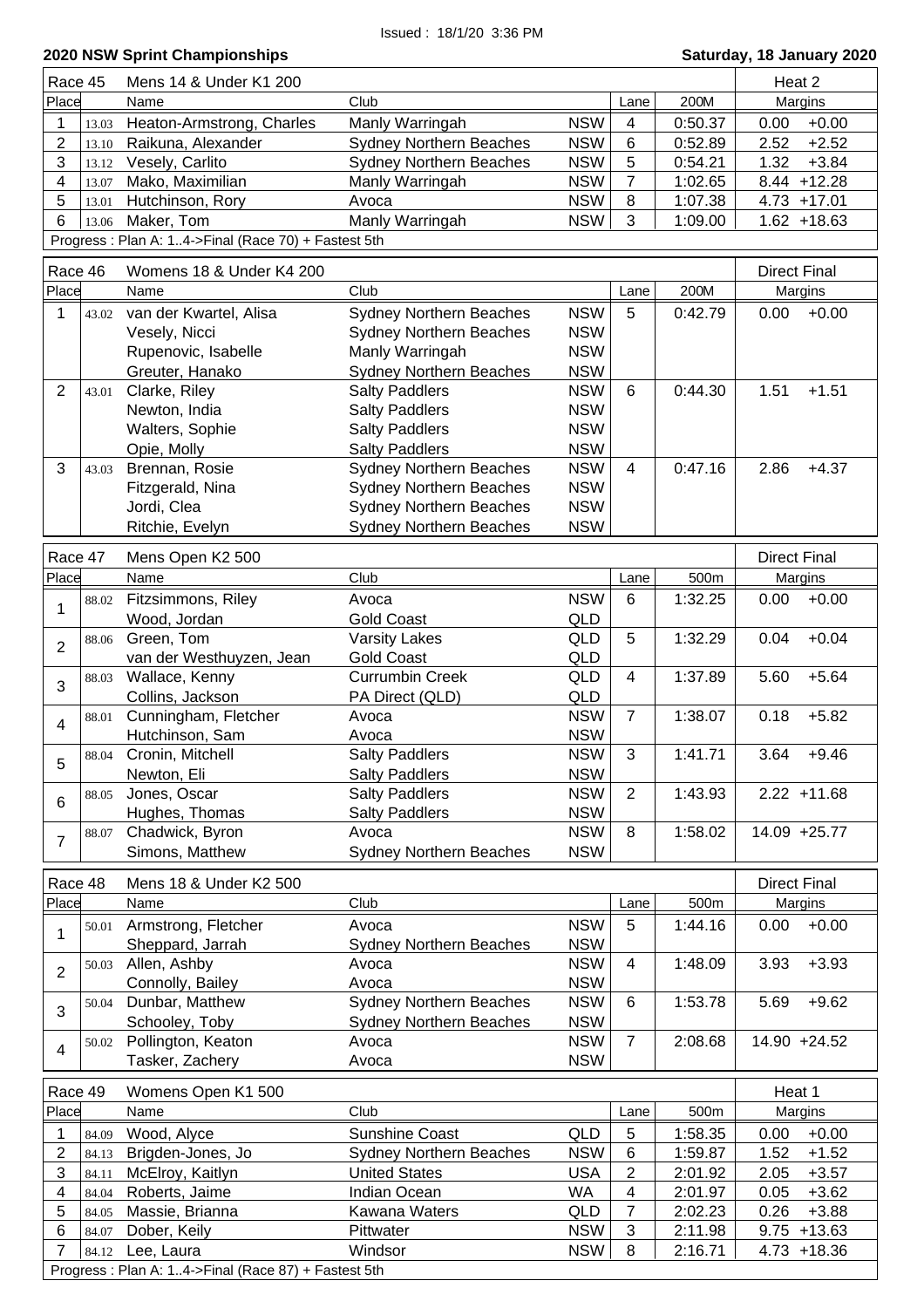| Race 50        |                | Womens Open K1 500                                                     |                                              |                          |                 |                    | Heat 2                            |
|----------------|----------------|------------------------------------------------------------------------|----------------------------------------------|--------------------------|-----------------|--------------------|-----------------------------------|
| Place          |                | Name                                                                   | Club                                         |                          | Lane            | 500m               | Margins                           |
| 1              | 84.03          | McArthur, Cat                                                          | <b>Holdfast Bay</b>                          | <b>SA</b>                | 6               | 1:59.24            | $+0.00$<br>0.00                   |
| 2              | 84.10          | Harlen, Kailey                                                         | <b>Sydney Northern Beaches</b>               | <b>NSW</b>               | $\overline{7}$  | 1:59.95            | 0.71<br>$+0.71$                   |
| 3              | 84.08          | Bull, Aly                                                              | <b>Sunshine Coast</b>                        | QLD                      | 5               | 2:00.69            | 0.74<br>$+1.45$                   |
| 4              | 84.01          | Beere, Ella                                                            | Avoca                                        | <b>NSW</b>               | $\overline{4}$  | 2:01.81            | 1.12<br>$+2.57$                   |
| 5              | 84.02          | Sinclair, Georgia                                                      | Avoca                                        | <b>NSW</b>               | 8               | 2:06.51            | 4.70<br>$+7.27$                   |
| 6              | 84.14          | Warne, Anthea                                                          | <b>Currumbin Creek</b>                       | QLD                      | 3               | 2:14.13            | $7.62 + 14.89$                    |
| $\overline{7}$ | 84.06          | Johnson, Naomi                                                         | Lane Cove                                    | <b>NSW</b>               | $\overline{2}$  | 2:22.96            | $8.83 + 23.72$                    |
|                |                | Progress: Plan A: 14->Final (Race 87) + Fastest 5th                    |                                              |                          |                 |                    |                                   |
| Race 51        |                | Mens 16 & Under K1 500                                                 |                                              |                          |                 |                    | Heat 1                            |
| Place          |                | Name                                                                   | Club                                         |                          |                 | 500m               |                                   |
|                |                |                                                                        |                                              |                          | Lane            |                    | Margins                           |
| 1              | 29.02          | Hardwick, Daniel                                                       | <b>Currumbin Creek</b>                       | QLD                      | 5               | 2:03.76            | $+0.00$<br>0.00                   |
| 2              | 29.09          | Vesely, Ziko                                                           | <b>Sydney Northern Beaches</b>               | <b>NSW</b>               | 6               | 2:09.78            | $+6.02$<br>6.02                   |
| 3<br>4         | 29.08          | Jackson, Aubrey                                                        | <b>Salty Paddlers</b><br>Non-Member          | <b>NSW</b><br><b>NSW</b> | 4<br>3          | 2:12.14<br>2:14.20 | 2.36<br>$+8.38$<br>$2.06 + 10.44$ |
| 5              | 29.06          | Sharma, Rhyse                                                          |                                              | <b>NSW</b>               | 8               | 2:20.40            | $6.20 + 16.64$                    |
| 6              | 29.03          | Ryce, Sean<br>Riddington, Nathaniel                                    | <b>Sydney Northern Beaches</b><br>Non-Member | <b>NSW</b>               | $\overline{2}$  | 2:21.86            | $1.46 + 18.10$                    |
| $\overline{7}$ | 29.05<br>29.13 | Varasdi, Joel                                                          | <b>Salty Paddlers</b>                        | <b>NSW</b>               | $\overline{7}$  | 2:53.82            | 31.96 +50.06                      |
|                |                |                                                                        |                                              |                          |                 |                    |                                   |
|                |                | Progress: Plan A: 14->Final (Race 98) + Fastest 5th                    |                                              |                          |                 |                    |                                   |
| Race 52        |                | Mens 16 & Under K1 500                                                 |                                              |                          |                 |                    | Heat 2                            |
| Place          |                | Name                                                                   | Club                                         |                          | Lane            | 500m               | Margins                           |
| 1              | 29.11          | Raikuna, Lucas                                                         | <b>Sydney Northern Beaches</b>               | <b>NSW</b>               | 5               | 2:04.29            | $+0.00$<br>0.00                   |
| $\overline{2}$ | 29.07          | Elliott, Callum                                                        | Non-Member                                   | <b>NSW</b>               | $\overline{7}$  | 2:04.67            | 0.38<br>$+0.38$                   |
| 3              | 29.10          | Wilson, Jacob                                                          | <b>Sydney Northern Beaches</b>               | <b>NSW</b>               | 6               | 2:10.67            | 6.00<br>$+6.38$                   |
| 4              | 29.04          | Robinson, Guy                                                          | Manly Warringah                              | <b>NSW</b>               | 8               | 2:12.57            | 1.90<br>$+8.28$                   |
| 5              | 29.12          | Rupenovic, Daniel                                                      | <b>Sydney Northern Beaches</b>               | <b>NSW</b>               | 4               | 2:29.68            | 17.11 +25.39                      |
| 6              | 29.01          | Saunders, Jarvis                                                       | Sydney Northern Beaches                      | <b>NSW</b>               | 3               | 2:46.47            | 16.79 +42.18                      |
|                |                |                                                                        |                                              |                          |                 |                    |                                   |
|                |                |                                                                        |                                              |                          |                 |                    |                                   |
|                |                | Progress : Plan A: 14->Final (Race 98) + Fastest 5th                   |                                              |                          |                 |                    |                                   |
| Race 53        |                | Mens 14 & Under K1 500                                                 |                                              |                          |                 |                    | Heat 1                            |
| Place          |                | Name                                                                   | Club                                         |                          | Lane            | 500m               | Margins                           |
| 1              | 14.10          | Dunbar, Michael                                                        | <b>Sydney Northern Beaches</b>               | <b>NSW</b>               | 5               | 2:12.78            | $0.00 + 0.00$                     |
| $\overline{2}$ |                | 14.08 Dean, Austin                                                     | Non-Member                                   | <b>NSW</b>               | $\overline{7}$  | 2:39.70            | 26.92 +26.92                      |
| $\mathbf{3}$   |                | 14.11 Thornthwaite, Archer                                             | Sydney Northern Beaches                      | <b>NSW</b>               | $6\overline{6}$ | 2:48.64            | 8.94 +35.86                       |
| 4              | 14.05          | Mako, Jacob                                                            | Manly Warringah                              | <b>NSW</b>               | 4               | 2:52.46            | $3.82 + 39.68$                    |
| 5              | 14.01          | Hutchinson, Rory                                                       | Avoca                                        | <b>NSW</b>               | 3               | 3:00.16            | 7.70 +47.38                       |
| 6              | 14.06          | Maker, Tom                                                             | Manly Warringah                              | <b>NSW</b>               | 8               | 3:02.82            | $2.66 + 50.04$                    |
|                |                | Progress: Plan A: 14->Final (Race 90) + Fastest 5th                    |                                              |                          |                 |                    |                                   |
| Race 54        |                | Mens 14 & Under K1 500                                                 |                                              |                          |                 |                    | Heat 2                            |
| Place          |                | Name                                                                   | Club                                         |                          | Lane            | 500m               |                                   |
|                |                |                                                                        |                                              |                          |                 |                    | Margins                           |
| 1              | 14.03          | Heaton-Armstrong, Charles                                              | Manly Warringah                              | <b>NSW</b>               | 8               | 2:19.30            | $+0.00$<br>0.00                   |
| 2              | 14.09          | Raikuna, Alexander                                                     | <b>Sydney Northern Beaches</b>               | <b>NSW</b>               | 7               | 2:22.60            | $+3.30$<br>3.30                   |
| 3              | 14.04          | Bryant, William                                                        | Manly Warringah                              | <b>NSW</b>               | 6               | 2:23.81            | 1.21<br>$+4.51$                   |
| 4              | 14.12          | Vesely, Carlito                                                        | <b>Sydney Northern Beaches</b>               | <b>NSW</b>               | 5               | 2:34.16            | 10.35 +14.86                      |
| 5              | 14.07          | Mako, Maximilian                                                       | Manly Warringah                              | <b>NSW</b>               | 3<br>4          | 2:49.11            | 14.95 +29.81                      |
| 6              | 14.02          | Viney, Oscar                                                           | Manly Warringah                              | <b>NSW</b>               |                 | 3:01.88            | 12.77 +42.58                      |
|                |                | Progress : Plan A: 14->Final (Race 90) + Fastest 5th                   |                                              |                          |                 |                    |                                   |
| Race 55        |                | Womens 18 & Under K1 500                                               |                                              |                          |                 |                    | Heat 1                            |
| Place          |                | Name                                                                   | Club                                         |                          | Lane            | 500m               | Margins                           |
| 1              | 38.13          | van der Kwartel, Alisa                                                 | <b>Sydney Northern Beaches</b>               | <b>NSW</b>               | $\sqrt{5}$      | 2:15.68            | 0.00<br>$+0.00$                   |
| 2              | 38.07          | Walters, Sophie                                                        | <b>Salty Paddlers</b>                        | <b>NSW</b>               | 6               | 2:24.56            | 8.88<br>$+8.88$                   |
| 3              | 38.11          | Weston, Georgia                                                        | <b>Sydney Northern Beaches</b>               | <b>NSW</b>               | 4               | 2:25.64            | 1.08<br>$+9.96$                   |
| 4              | 38.10          | Newton, India                                                          | <b>Salty Paddlers</b>                        | <b>NSW</b>               | $\overline{7}$  | 2:27.66            | $2.02 + 11.98$                    |
| 5              | 38.03          | Eady, Grace                                                            | <b>Byron Bay SLSC</b>                        | <b>NSW</b>               | 8               | 2:38.61            | 10.95 +22.93                      |
|                | 38.02          | Drobot, Natalia<br>Progress: Plan A: 14->Final (Race 85) + Fastest 5th | Avoca                                        | <b>NSW</b>               | 3               | <b>SCRATCHED</b>   |                                   |